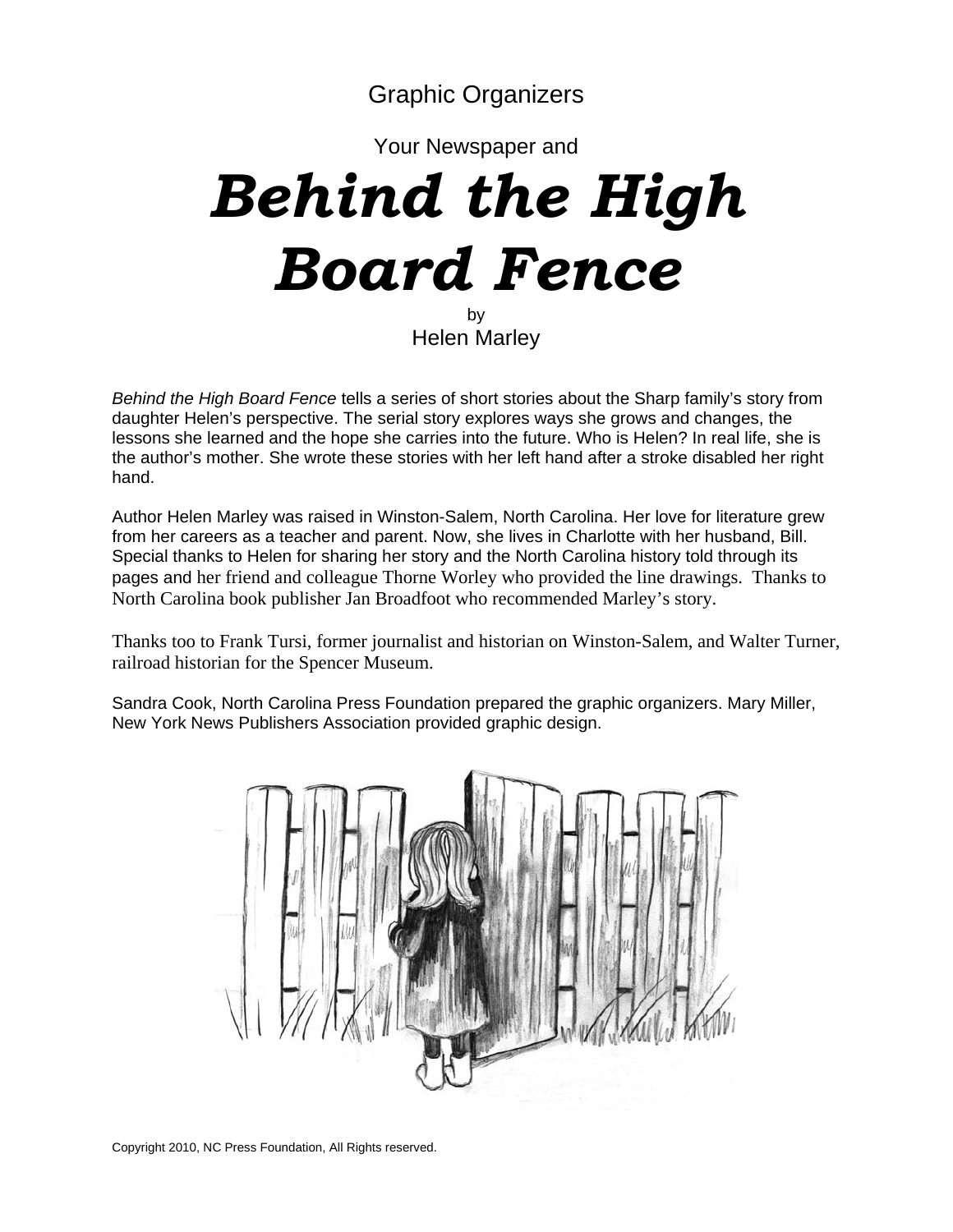### **Table of Contents**

Teachers should review all of the graphic organizers and choose ones to use with their classes. Students should record what they learn on one or more of the graphic organizers and draw information from the organizers when they discuss or write about the story.

#### **Setting or place**

3. Community Life

#### **Plot or events**

- 4. Growing and Changing
- 5. Timeline
- 6. Mapping a Story
- 7. 5Ws and How!
- 8. CAUSES and Effect
- 9. Cause and EFFECTS
- 10. Riding and Recreation

#### **Characters**

- 11. Tracking Characters
- 12. Getting Acquainted with Helen
- 13. Who is Helen?
- 14. Family Tree
- 15. What's in the Heart?
- 16. A Close Look at Character
- 17. Characters' Dominant Traits
- 18. Key Relationships

#### **Dialogue**

19. A Matter of Speaking

#### **Word study**

- 20. Words and Expressions
- 21. The Sharps at Home
- 22. Tarantula!!!

#### **Making connections**

- 23. What's Cookin'?
- 24. Quilting the Past
- 25. Then and Now
- 26. Medical Breakthroughs
- 27. The History in Historical Fiction
- 28. Text to Self, Text and World
- 29. Symbols
- 30. Revolutionary Change: Industrial and Information Ages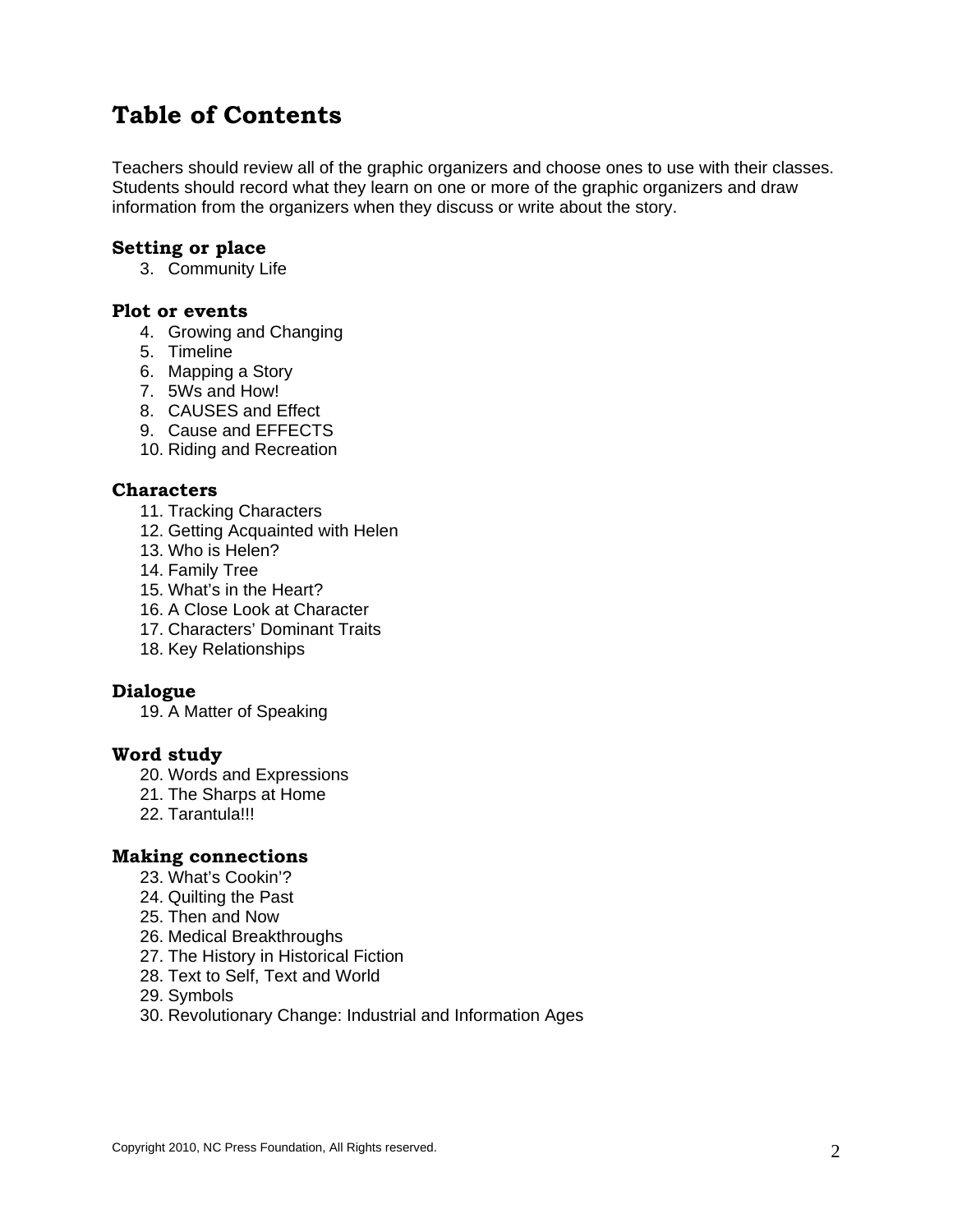#### Setting or place

### **Community Life**

**DIRECTIONS:** As you read the story, fill in information about the community where Helen lives. Locate Winston-Salem on a North Carolina map.



**FOLLOW-UP:** Complete the chart about your community, using what you know and what you learn from your local newspaper. Compare your community with Helen's.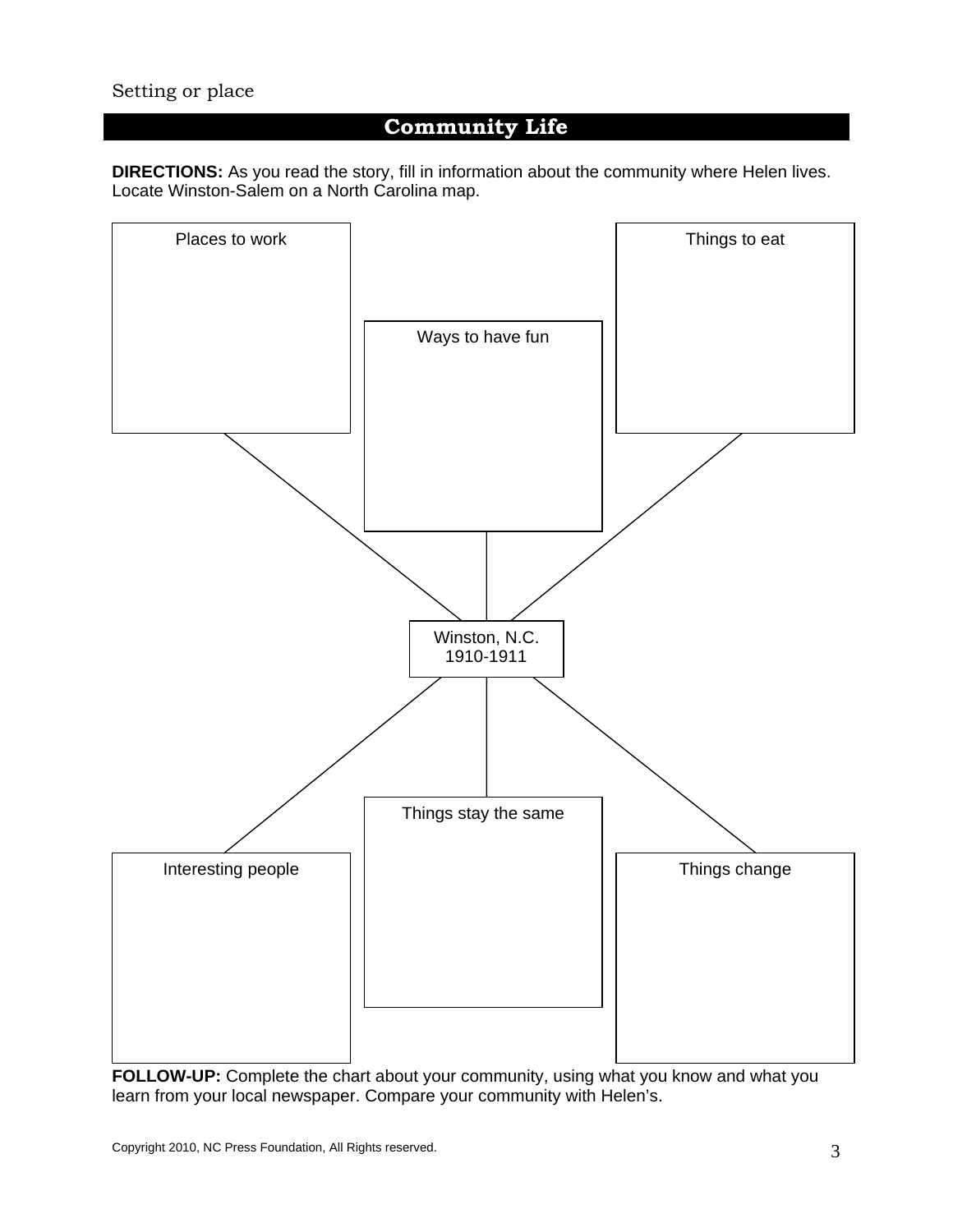### **Growing and Changing**

**DIRECTIONS:** Rather than telling a single story, *Behind the High Board Fence* offers several short stories that describe the people and events important to young Helen. Each story has its own resolution. Throughout, the book explores how Helen grows and changes. She reassures her father "I think I'm growing up a little bit," and announces her future career in the final chapter.

Select the most crucial scenes in Helen's story. In the box, draw what you "see" described in the text. On the lines below your sketches, explain what is happening and why it is important. How does it contribute to Helen's growing and changing?





**FOLLOW-UP:** Record key events from news stories or features you find in your newspaper. How do events affect people? Does anyone grow and change as a result?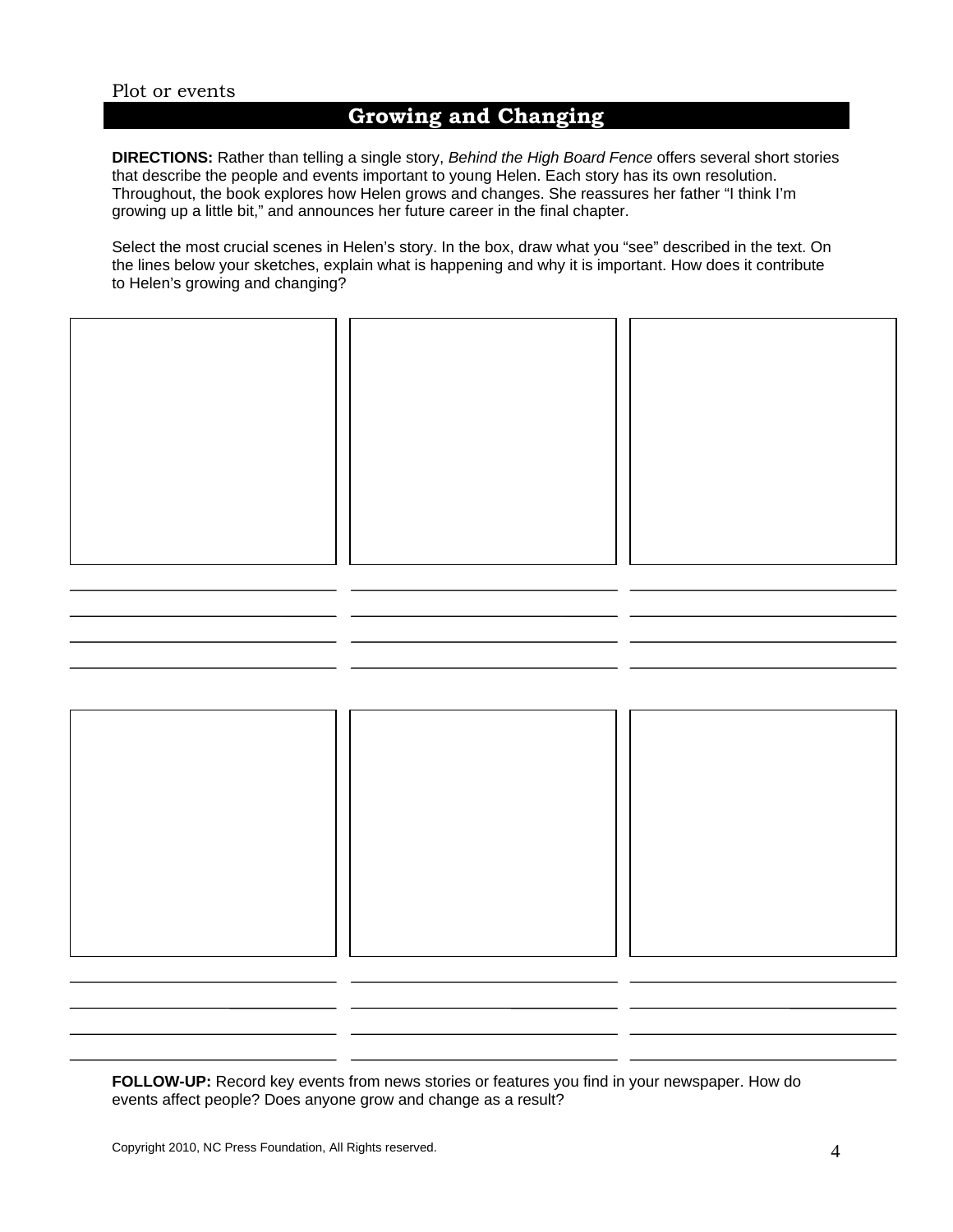### **Timeline**

**DIRECTIONS:** As they take place in *Behind the High Board Fence*, record key events on the timeline:



**FOLLOW-UP:** Record key events from news stories or features you find in your newspaper.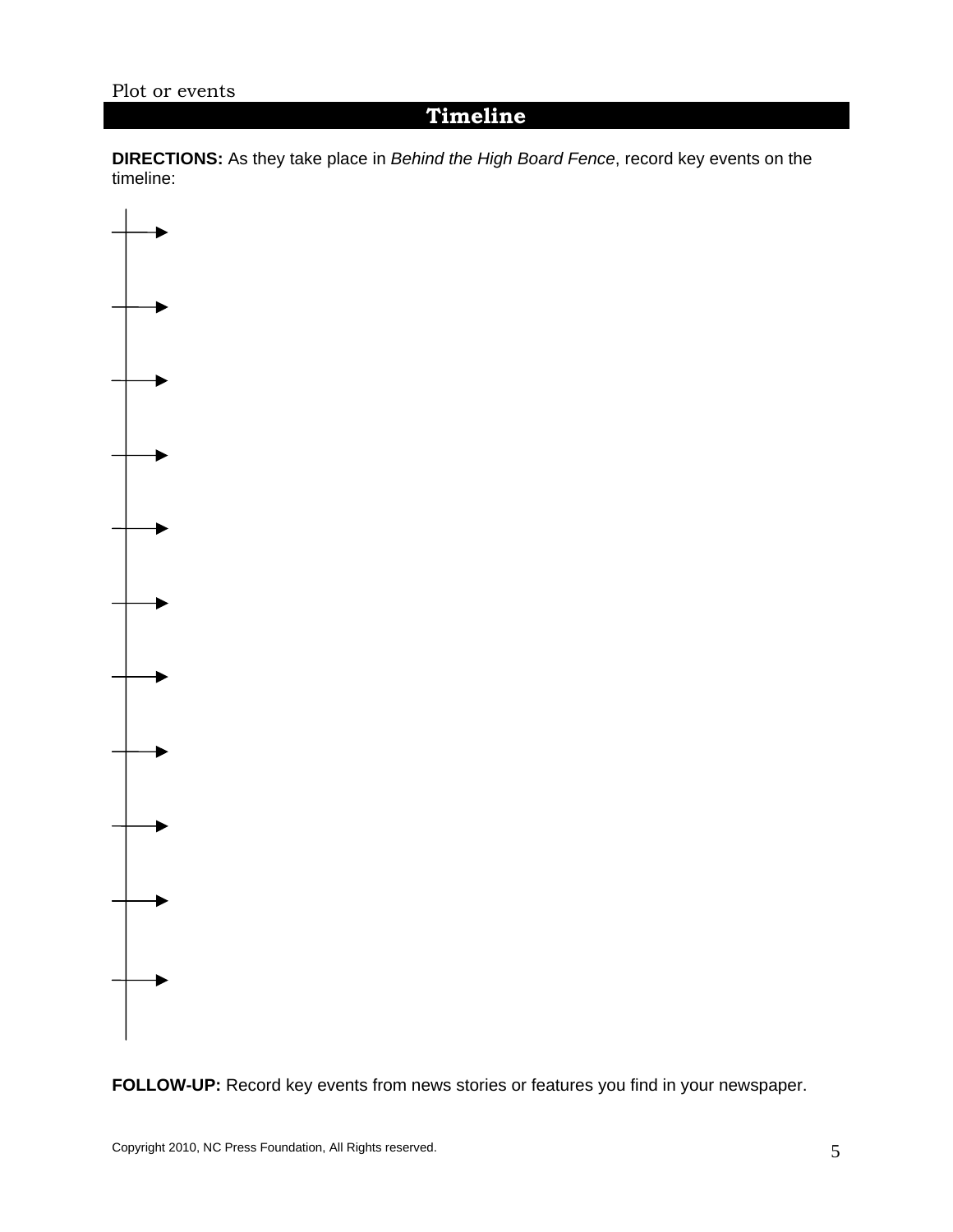### **Mapping a Story**

**DIRECTIONS:** Select and record key events in *Behind the High Board Fence* on the circle below. Indicate the chapters.



**FOLLOW-UP:** Follow a news story over several days. Draw a circle similar to the one above and map key events. Date all entries.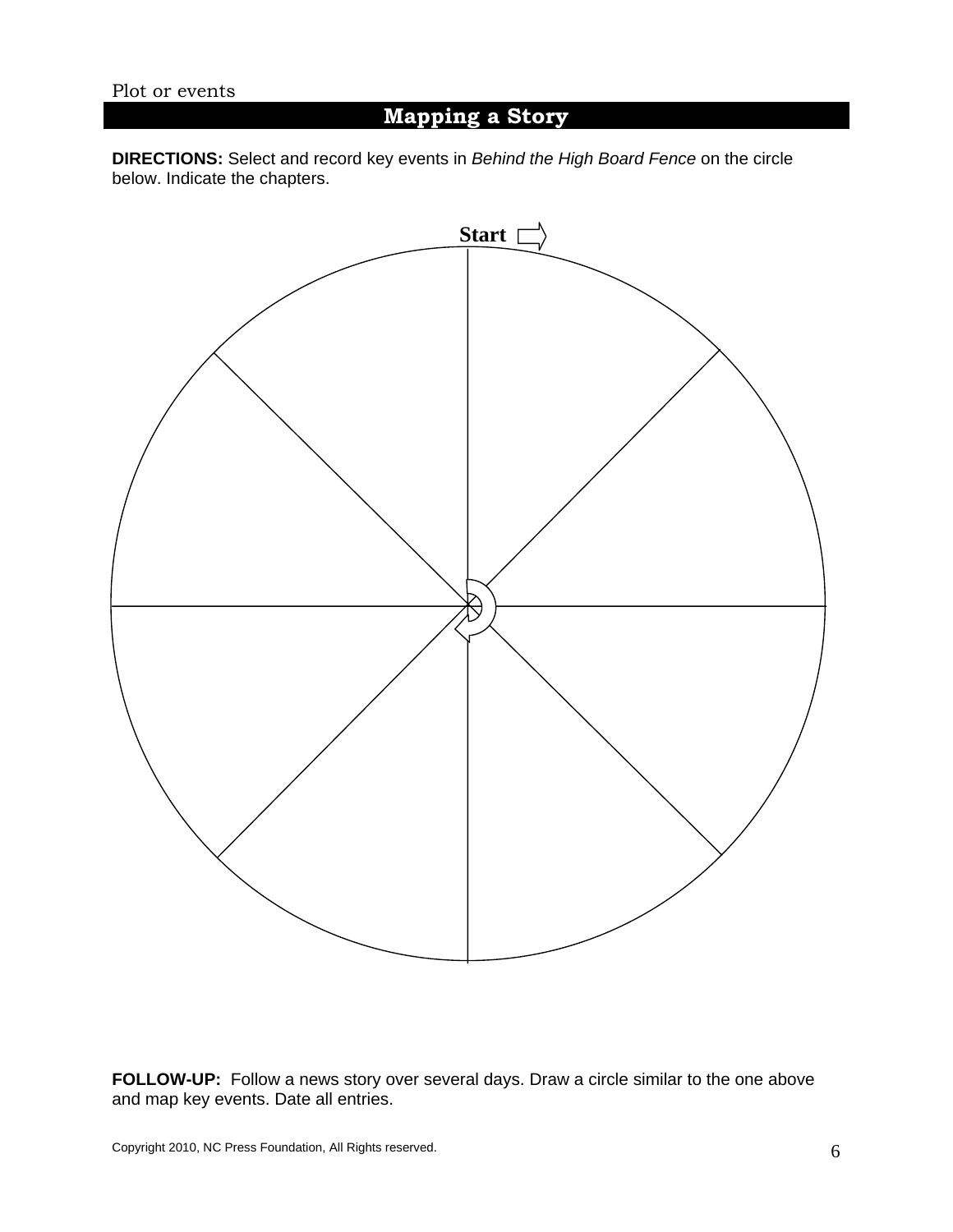### **5 Ws and How!**

**DIRECTIONS:** Below, answer the questions about Cal's and Joe's effort to sell newspapers on the train. Then, choose a key event involving Helen, and answer the questions. Then use the answers to write one or more paragraphs.

| What? (ex. tried to sell newspapers on the train) |
|---------------------------------------------------|
| Who?                                              |
| When?                                             |
| Where?                                            |
| Why?                                              |
| How?                                              |
| So what?                                          |
|                                                   |

| What?    |  |
|----------|--|
| Who?     |  |
| When?    |  |
| Where?   |  |
| Why?     |  |
| How?     |  |
| So what? |  |
|          |  |

**FOLLOW-UP:** Identify the headline, sub-head, photo and opening paragraphs of a breaking news story. Write a headline and sub-head and draw an illustration for your paragraph(s).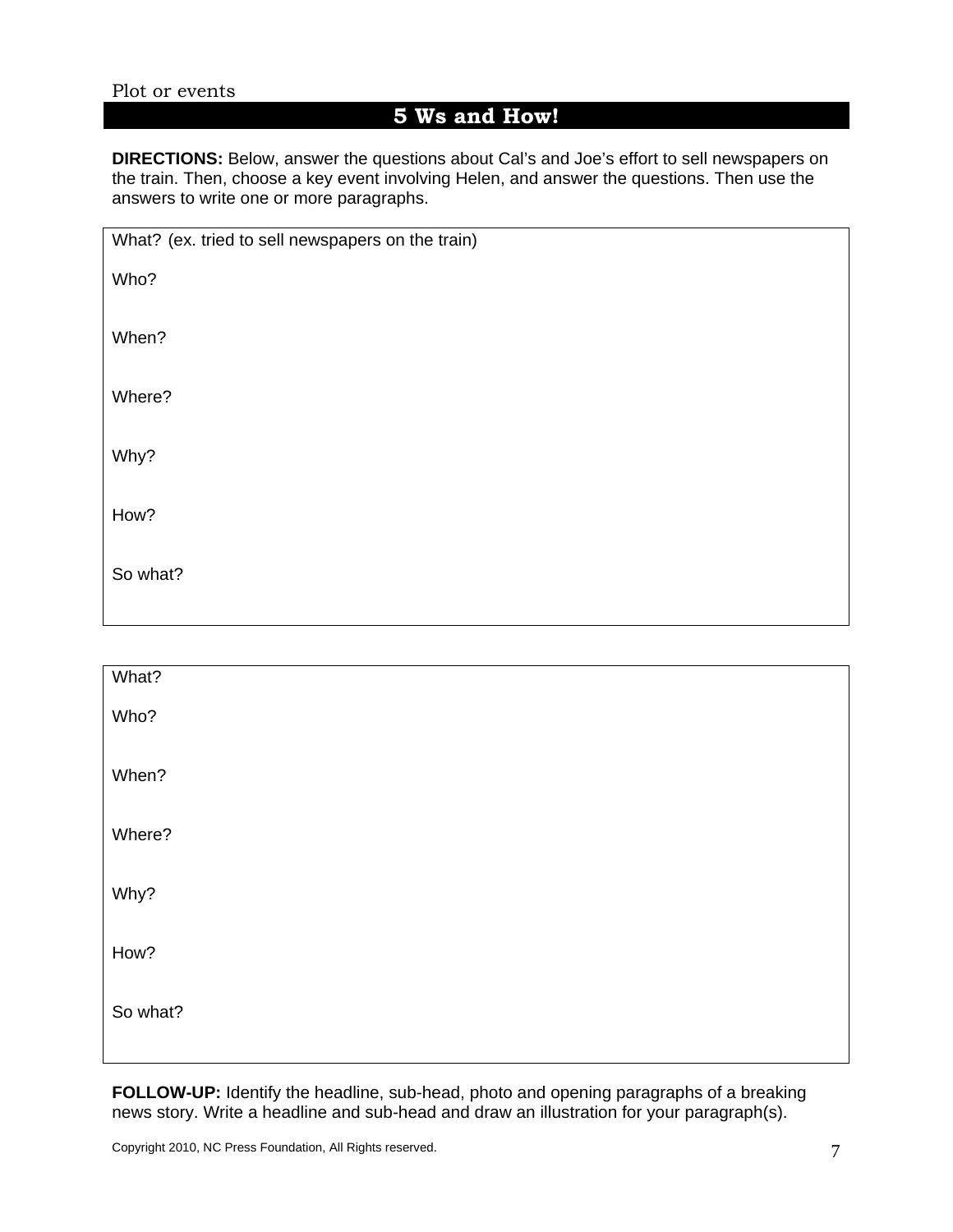### **CAUSES and Effect**

**DIRECTIONS:** What does the story tell you caused mills to develop in towns during this period? In which chapter do you find the information? Who offers the information?



**FOLLOW-UP:** Identify someone in the news who made a decision and look for words and actions that explain the choice. Use the outline above to record what you choose and conclude from your reading.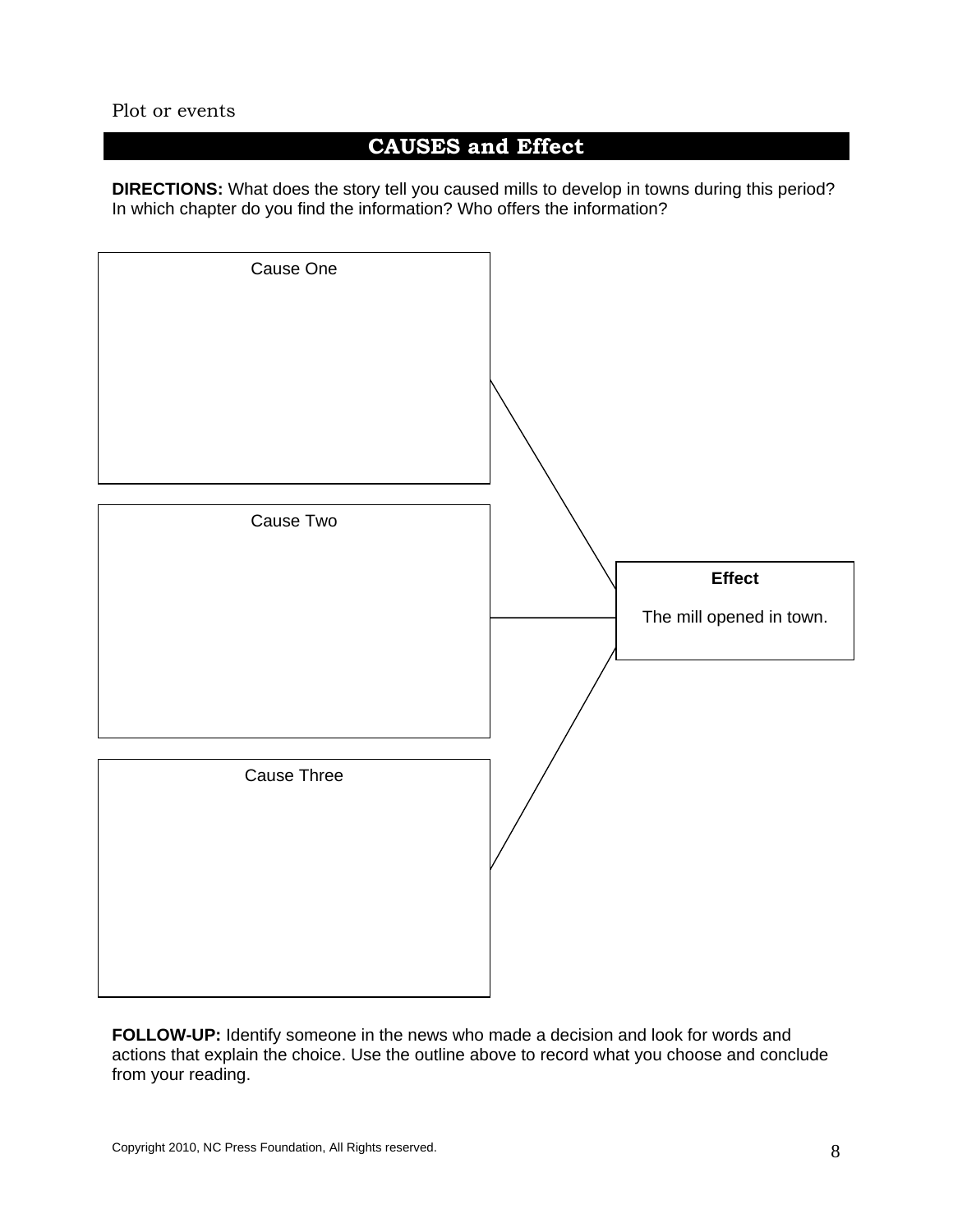### **Cause and EFFECTS**

**DIRECTIONS:** Explain the effects the mill had on the Sharp family and the surrounding community. Indicate with a plus or minus whether the effect is considered positive or negative. From whose perspective?

Identify the effects of another key event in *Behind the High Board Fence*.



**FOLLOW-UP:** Explain the effects of an important news event, in the outline above.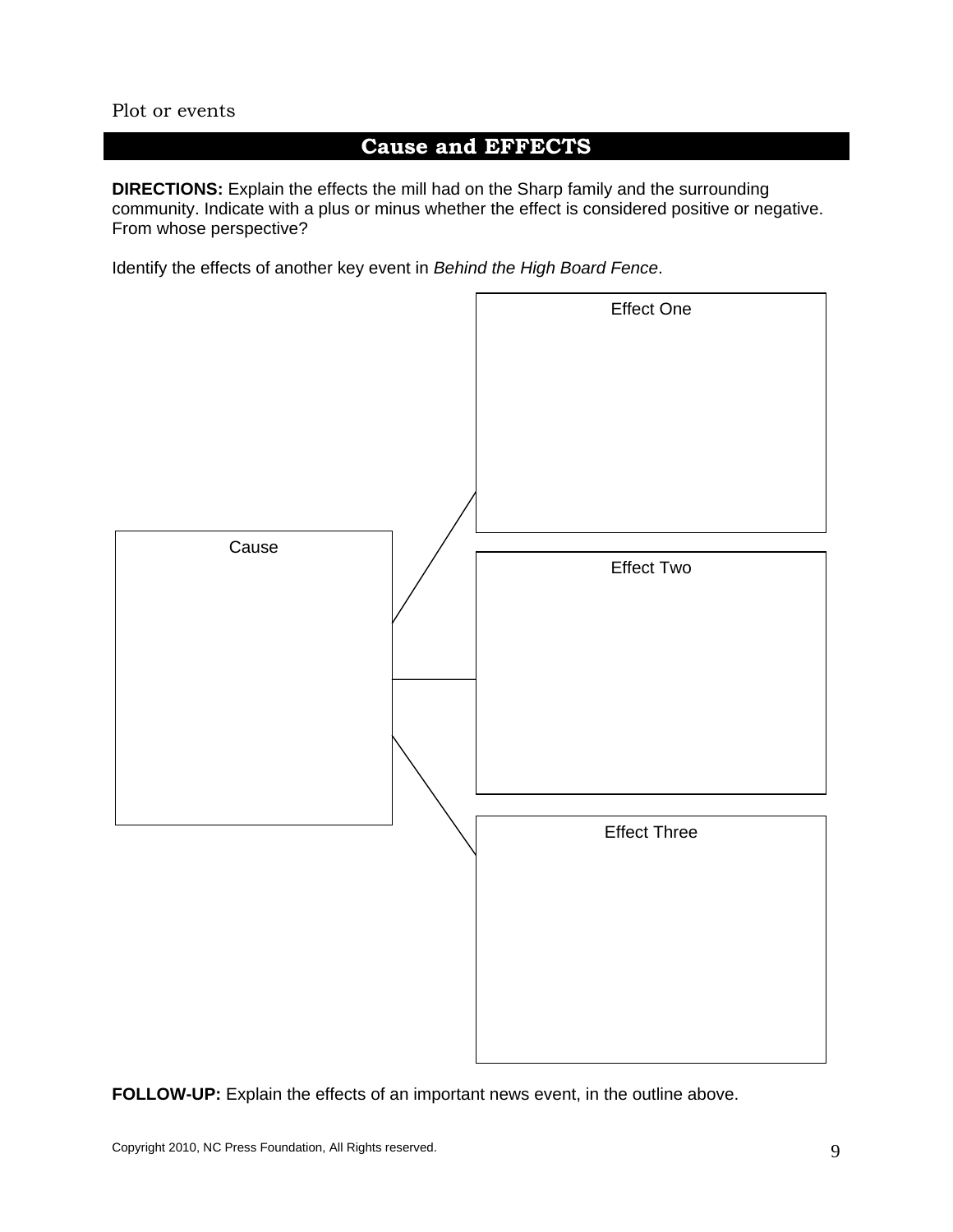### **Riding and Recreation**

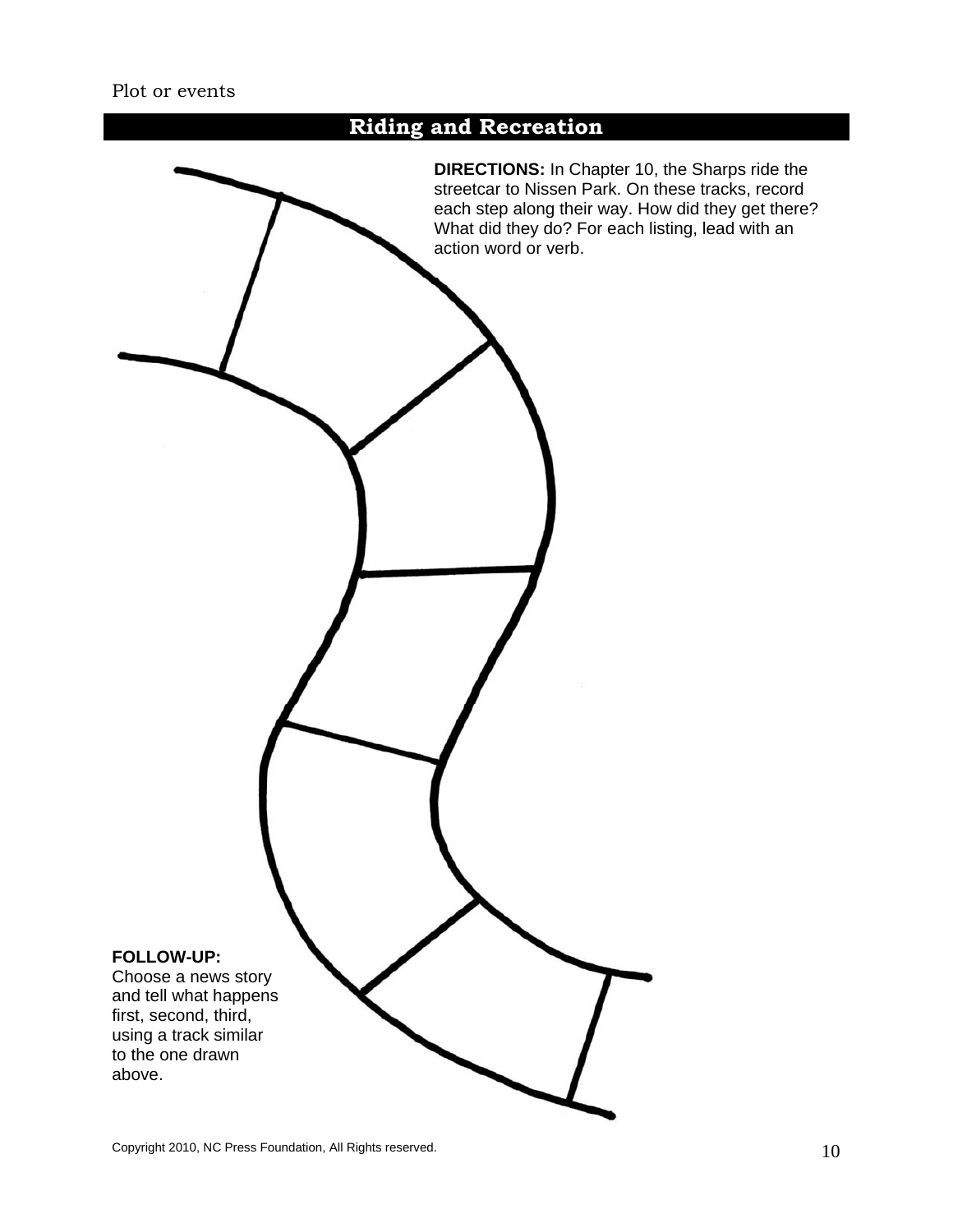### **Tracking Characters**

**DIRECTIONS:** List the characters in the order they are introduced in the story. Indicate the chapter.

What relationship does each have to Helen? Which characters in *Beyond the High Board Fence* do you consider major characters? Which are minor? On your list, underline the names of characters you consider "major" characters. Use the back if you need additional space.

After listing all characters, number them in the order of importance to the story, giving the most important character the number "1".

| $Characters$ | Chapter Relationship/Role | Rank in importance |
|--------------|---------------------------|--------------------|
|              |                           |                    |
|              |                           |                    |
|              |                           |                    |
|              |                           |                    |
|              |                           |                    |
|              |                           |                    |
|              |                           |                    |
|              |                           |                    |
|              |                           |                    |
|              |                           |                    |
|              |                           |                    |
|              |                           |                    |
|              |                           |                    |
|              |                           |                    |
|              |                           |                    |
|              |                           |                    |
|              |                           |                    |
|              |                           |                    |
|              |                           |                    |
|              |                           |                    |
|              |                           |                    |

**FOLLOW-UP:** Follow news about a person or event. Keep track of people mentioned in the stories. Identify the people who are most involved and/or affected.

Simplify the activity. List characters in your newspaper's comic strips, and identify the main character(s).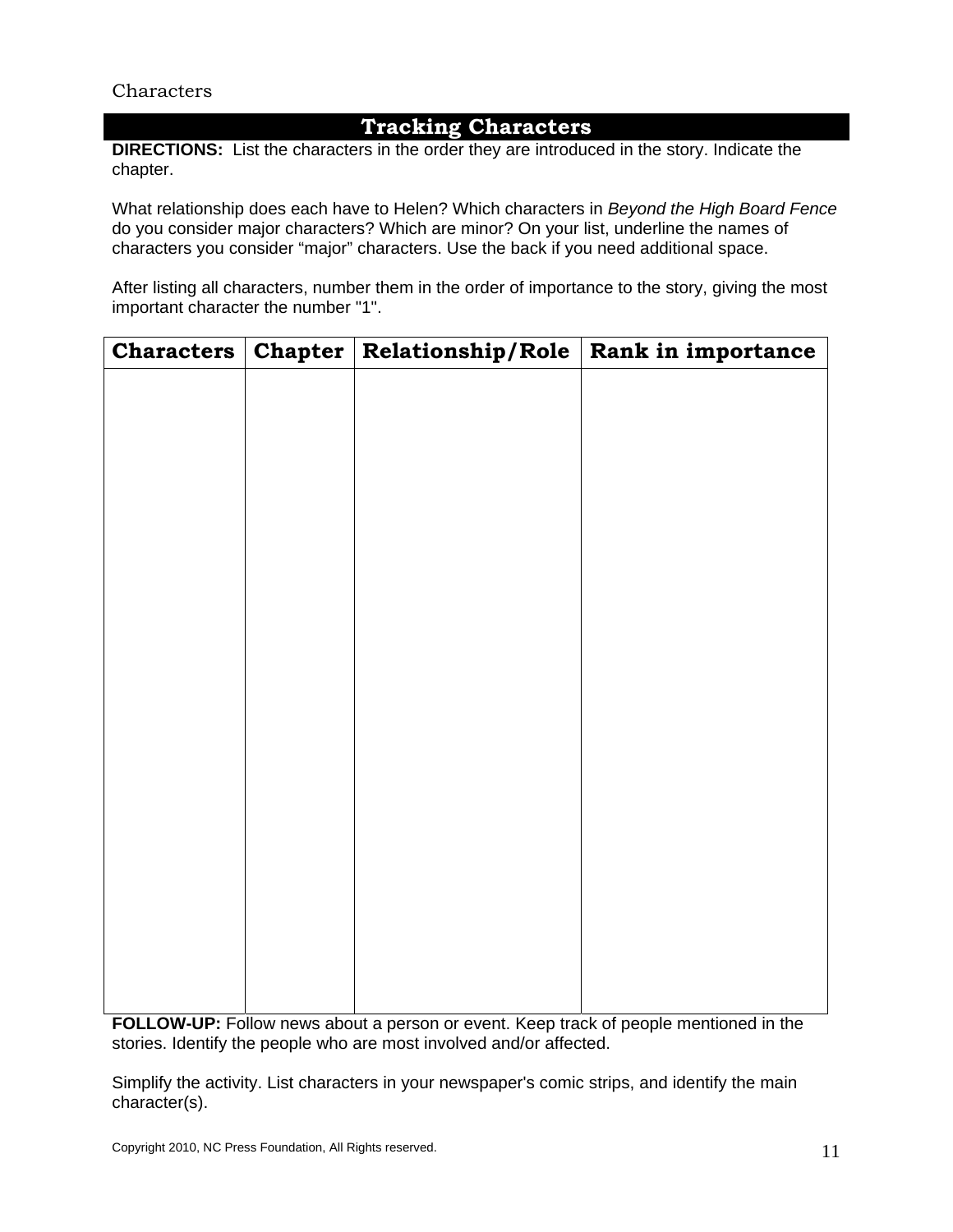## **Getting Acquainted with Helen**

**DIRECTIONS:** As you read different chapters, record what you learn about Helen.



**FOLLOW-UP:** From your newspaper, choose a story about someone and complete the chart above based on what you learn from the story.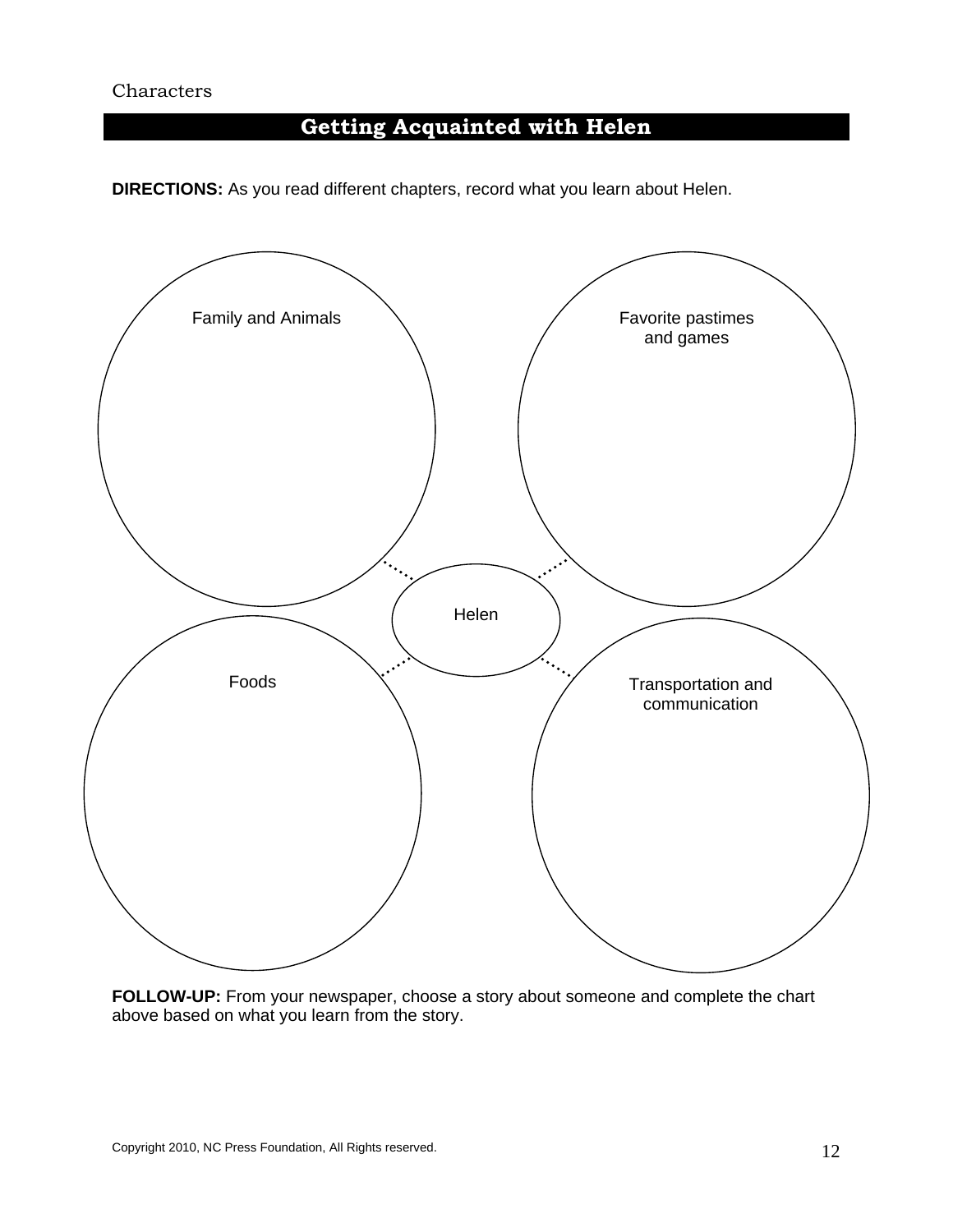### **Who is Helen?**

**DIRECTIONS:** In each chapter of *Behind the High Board Fence,* you learn more about Helen, the way she looks, the way she behaves, the way she thinks and the way she decides what to do. Draw a picture of Helen based on what you learn about her looks or choose a photo of someone who resembles her. Place the drawing or photo in the space below.

Each week, outside the drawing or photo, write something that you learn about Helen. As you read, ask yourself how Helen differs from her brothers and sisters in the story.

**FOLLOW-UP:** Describe someone you find in the newspaper. Write what you learn on a drawing of the person. You may choose a person who appears in a single story or someone who appears often in comics, sports, features and/or in other news pages. Do you find examples of kindness or courage?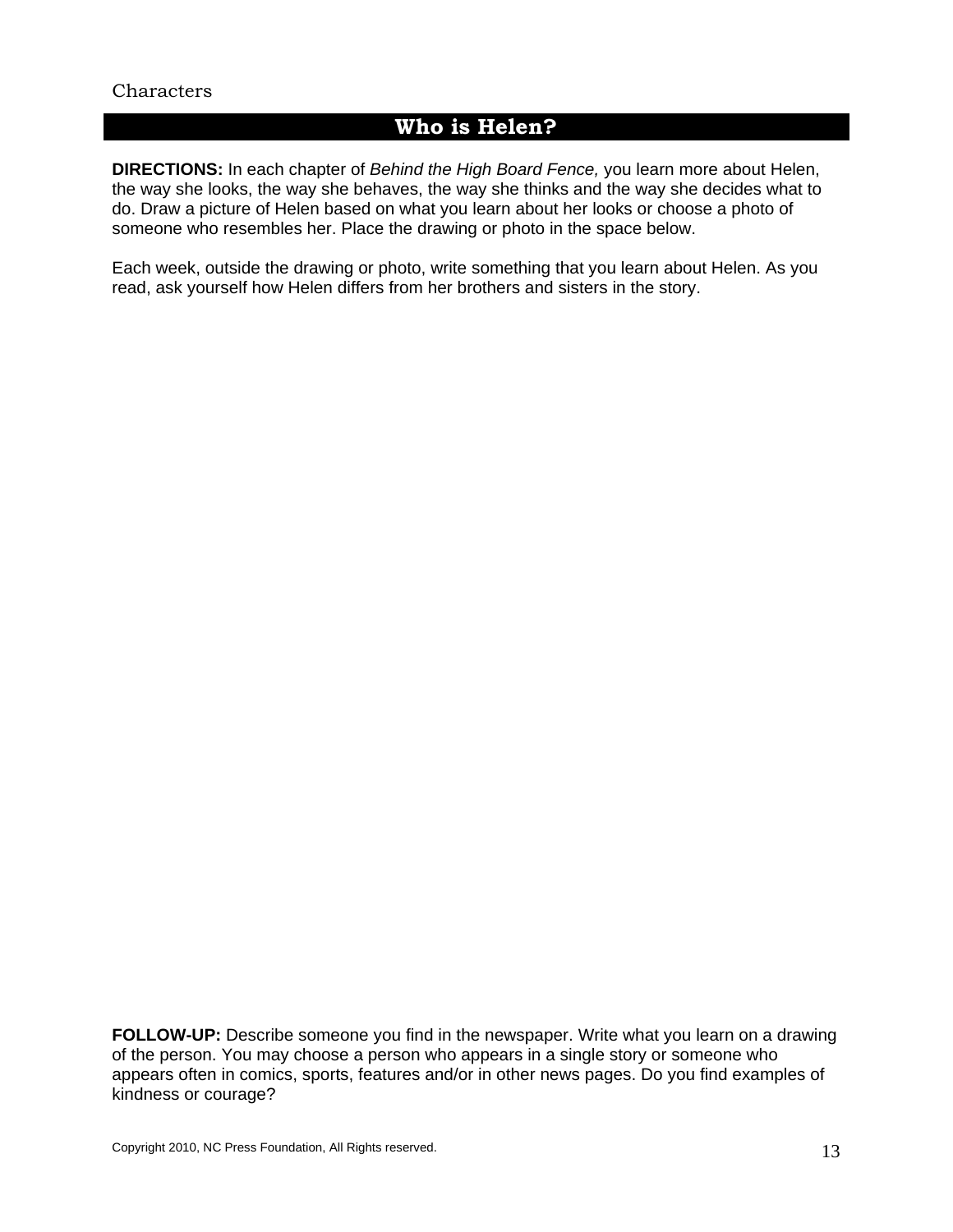### **Family Tree**

**DIRECTIONS:** On the branches of the tree, name members of the Sharp family and record what Helen said to and did for her family members. What does this family tree symbolize?



**FOLLOW-UP:** Construct a community tree. Write the name of your community on the trunk. From your newspaper, choose important people and places to write on your tree. What enables your community to grow and thrive? What makes up the roots to your community tree?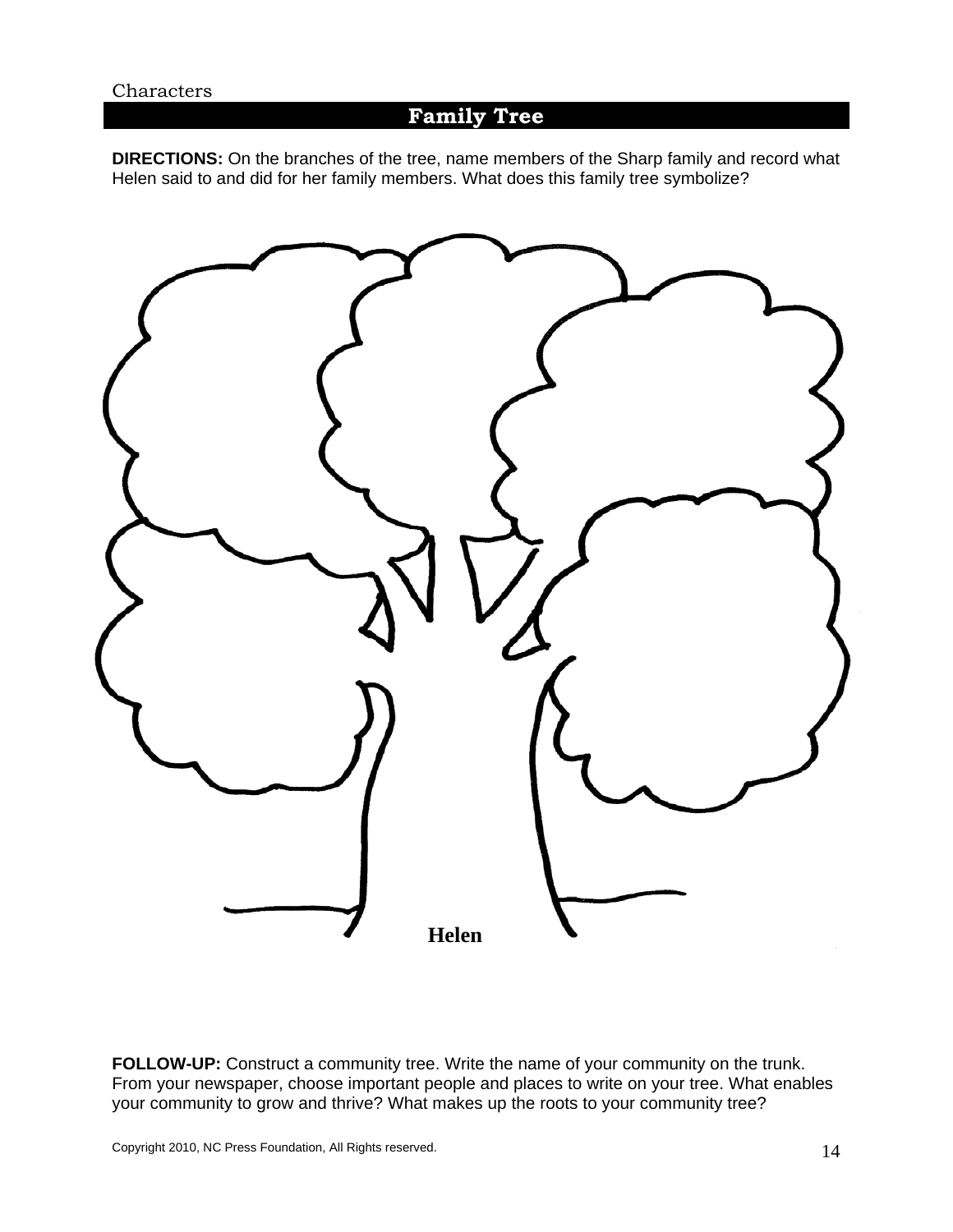### **What's in the Heart?**

**DIRECTIONS:** In the center of the triangle write the word FEELINGS. In the next layer, write the words CARING, JOY, LOVE, one on each side. On the outside of the triangle, describe situations in the story where you think characters express the specific emotions or feelings. Explain your choices with words and actions pulled from the text.



Draw another triangle and list three other emotions that characters express. Explain your choices with words and actions pulled from the text.

**FOLLOW-UP:** In the news, find people who express similar emotions to those above and explain your choices using words and actions pulled from the text.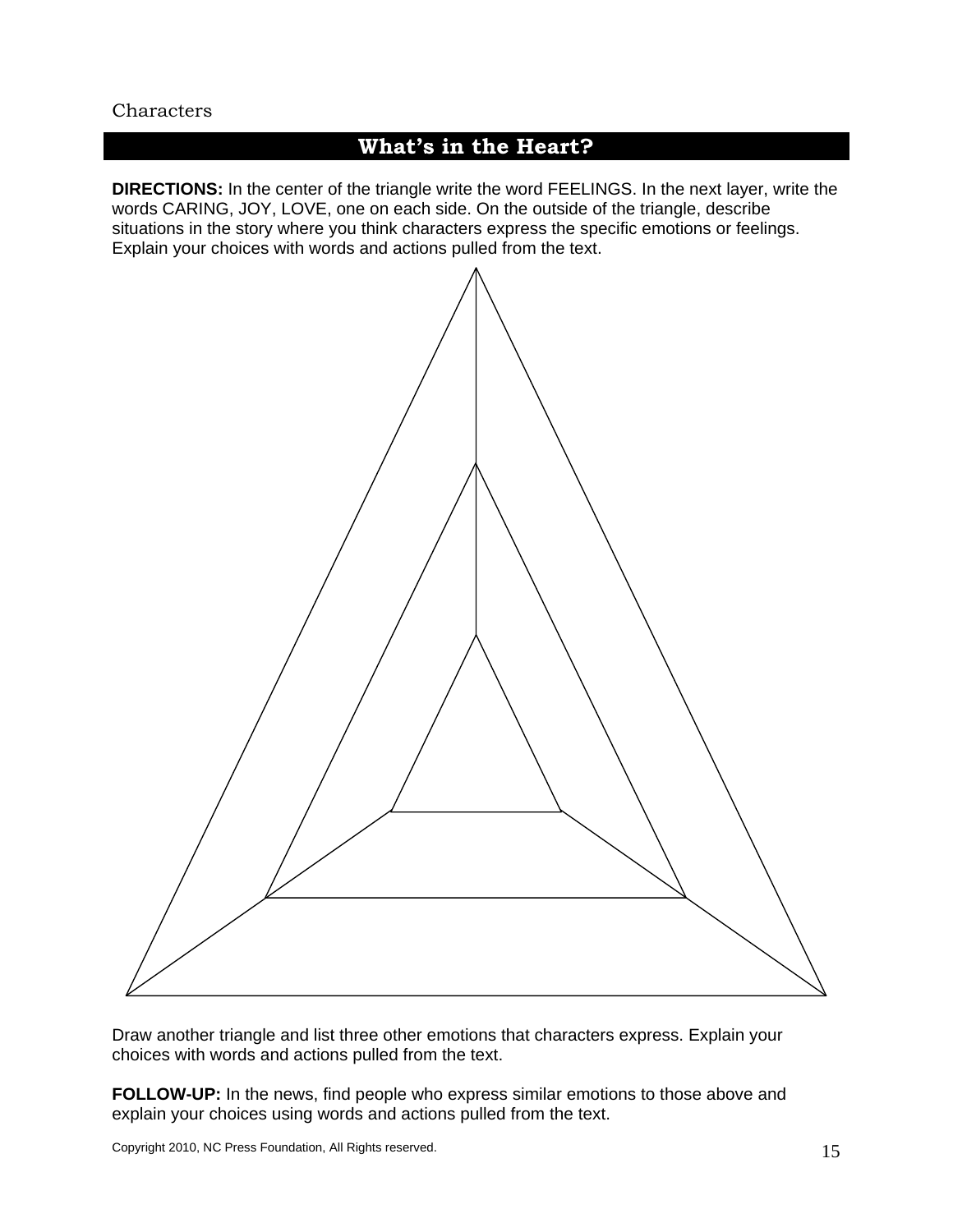### **A Close Look at Character**

**DIRECTIONS:** Draw a stick figure or other illustration to represent Helen, Cal, Mother, Papa or another character of your choice. As you read about your chosen character, select information about each of the eight items below. Extend lines from the body and write your ideas or cut and paste appropriate passages from the story. Then, use your illustration and ideas to write a profile or character sketch:

- 1. Ideas to the head
- 2. Hopes to the eyes
- 3. Words to the mouth
- 4. Actions to the hands
- 5. Feelings to the heart
- 6. Movement to the feet
- 7. Weaknesses to the Achilles' heel
- 8. Strength to the arm muscle

**FOLLOW-UP:** Choose a character from comics, sports or news and learn as much as you can about that character or read a profile in the features section. Draw the person and/ or use a photo. Choose information about the person that relates to the items above. Place what you find around the drawing or photo.

Example: http://highschool.concord.k12.in.us/ateachsite/processing/stickpersonstrategy.pdf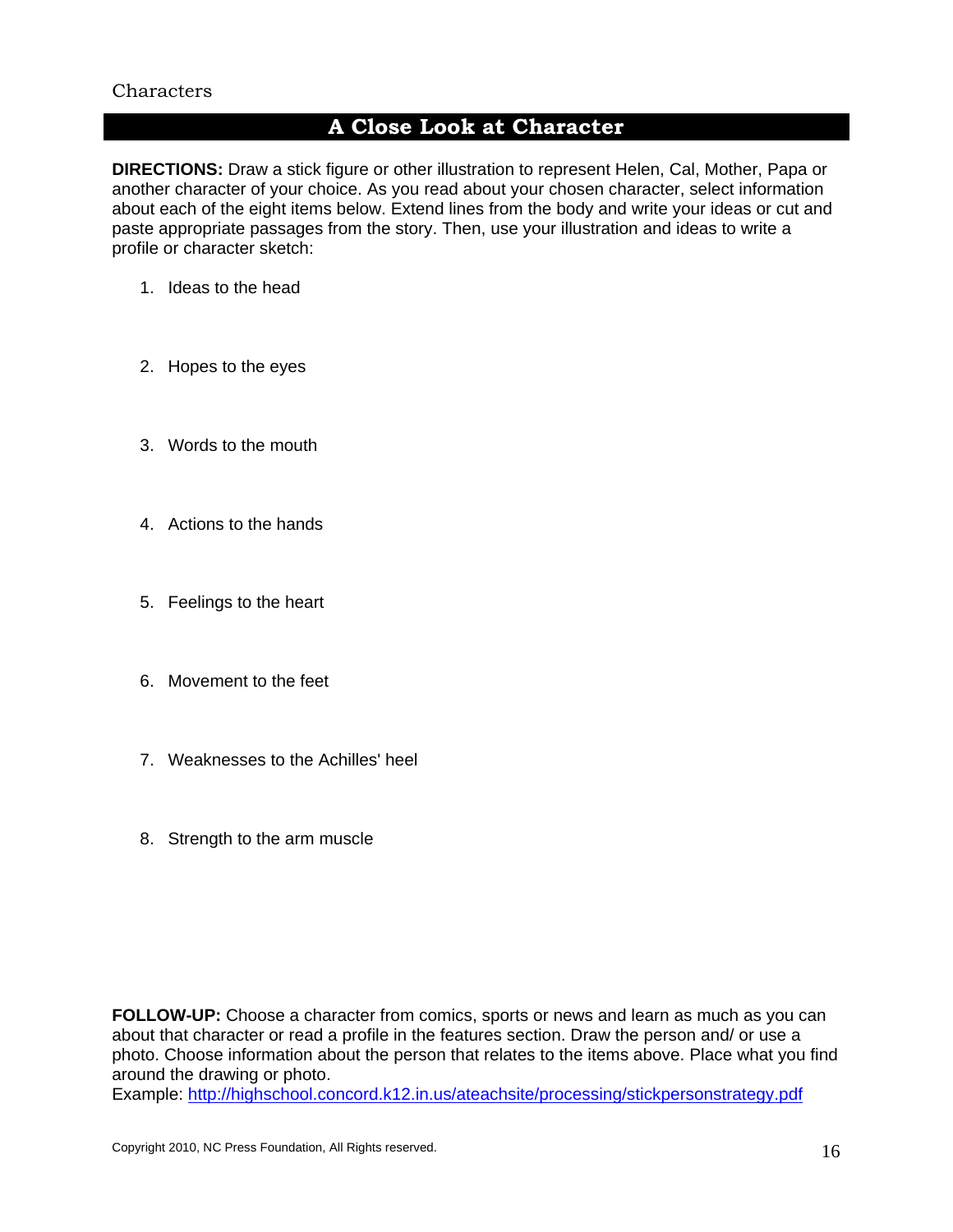### **Characters' Dominant Traits**

**DIRECTIONS:** Select four or five characters from the story. Name the person in the box on the left and write what you think represents each person's dominant character trait in the box on the right. In the in-between spaces, write words and actions that support your choice of the person's dominant trait.



**FOLLOW-UP:** Draw a conclusion about someone from what you read in the newspaper. Support your conclusion with details.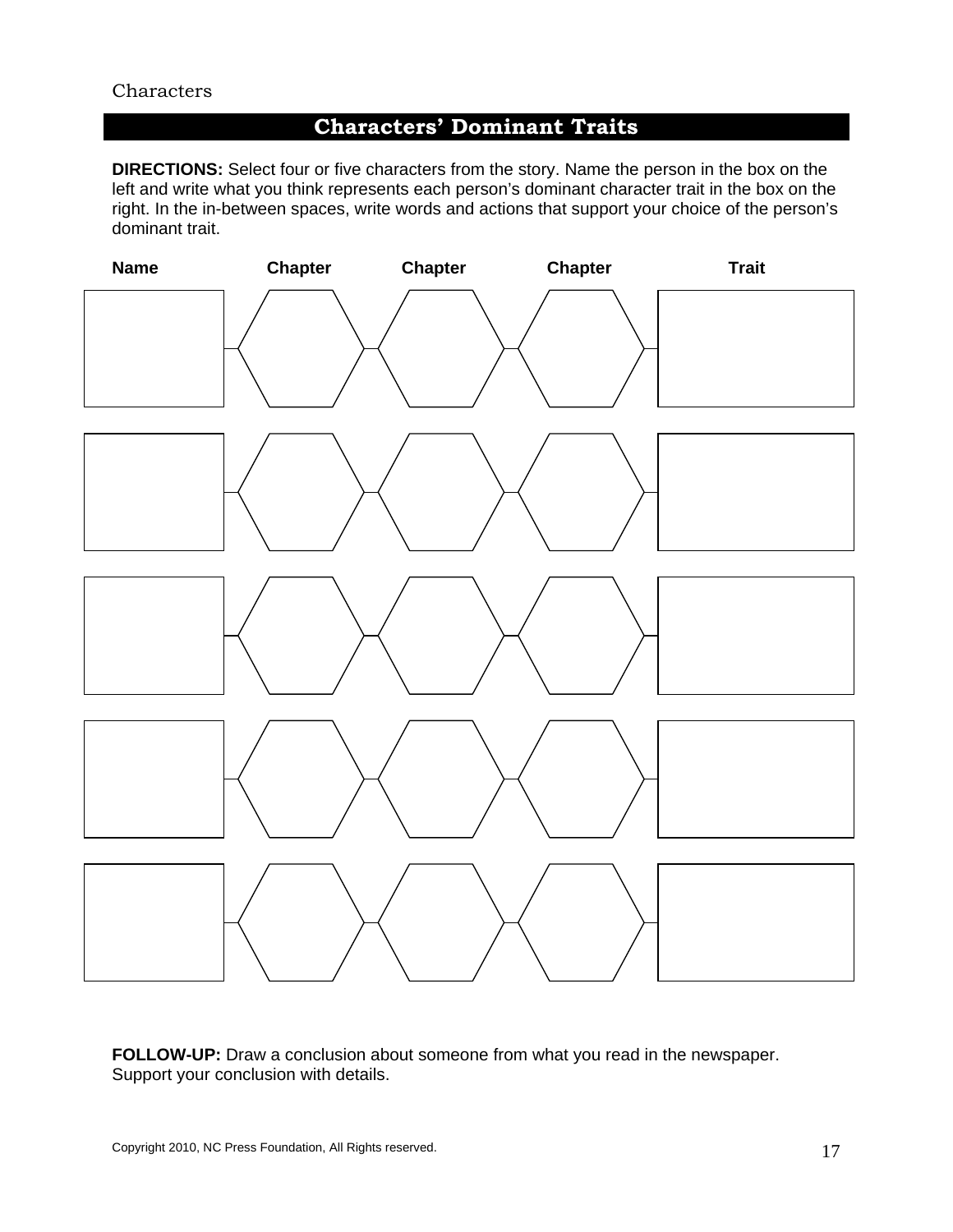### **Key Relationships**

**DIRECTIONS:** Identify family members and/or friends who are important to Helen in the story. On each half circle, write a person's name. In the space, describe each person's relationship with Helen.



**FOLLOW-UP:** Choose someone important in the newspaper, write his or her name in the center and identify family members, neighbors, friends or colleagues in the outside half circles. Write about their interactions in the space provided. To make this simpler, use characters from favorite comic strips.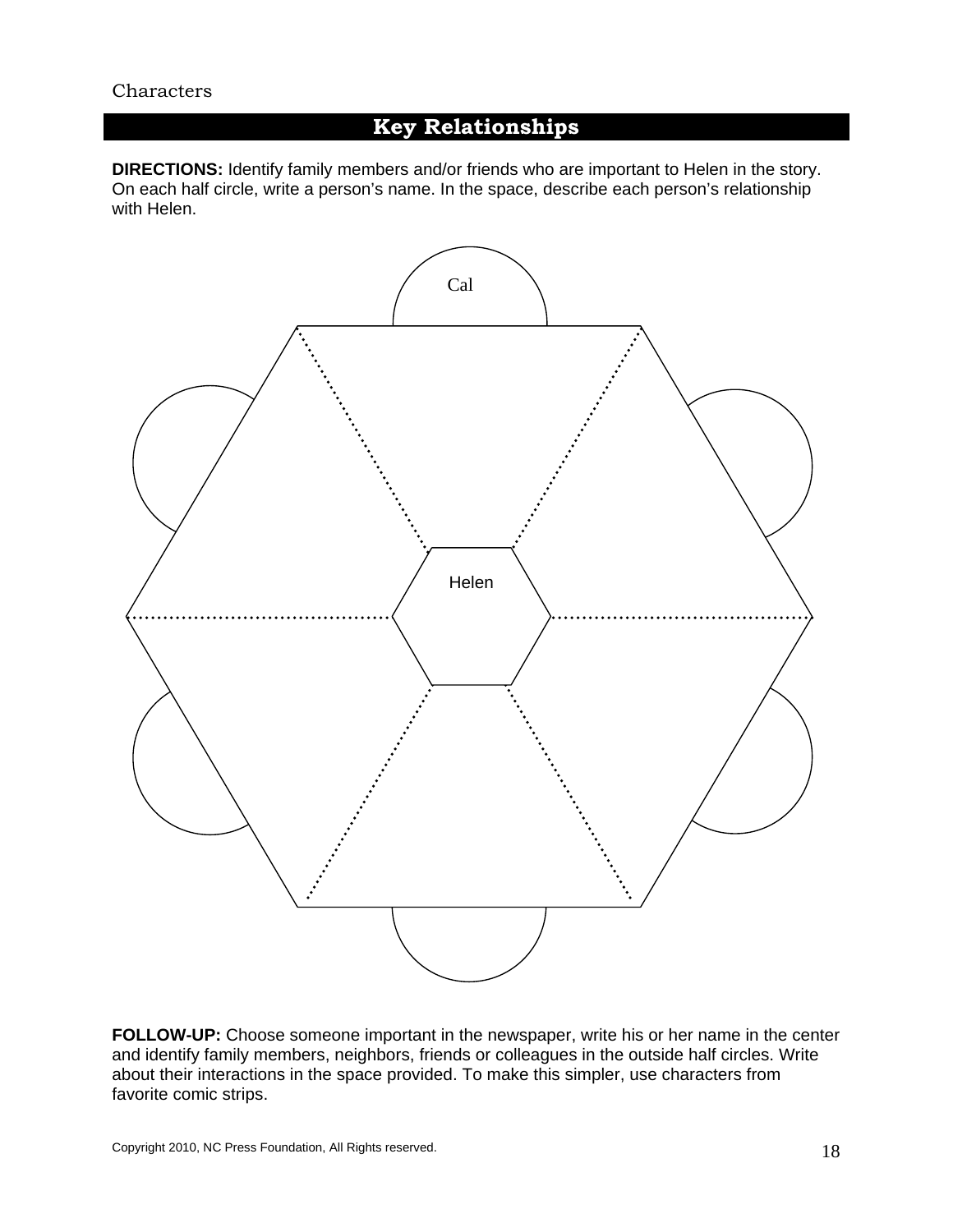#### Dialogue

### **A Matter of Speaking**

**DIRECTIONS:** What do spoken words reveal? Choose two or more quotes (or thoughts) from *Behind the High Board Fence*. Explain what the quotes (or thoughts) reveal about the characters and what they tell about the subject (person, event or topic).

| <b>CHARACTER:</b> |  |
|-------------------|--|
| Quote             |  |

What does the quote tell you about the speaker?

What does the quote tell you about the subject?

CHARACTER: Quote

What does the quote tell you about the speaker?

What does the quote tell you about the subject?

**FOLLOW-UP:** Select quotes from a news story that appeals to you. What do the quotes tell you about the person quoted and about the subject of the story?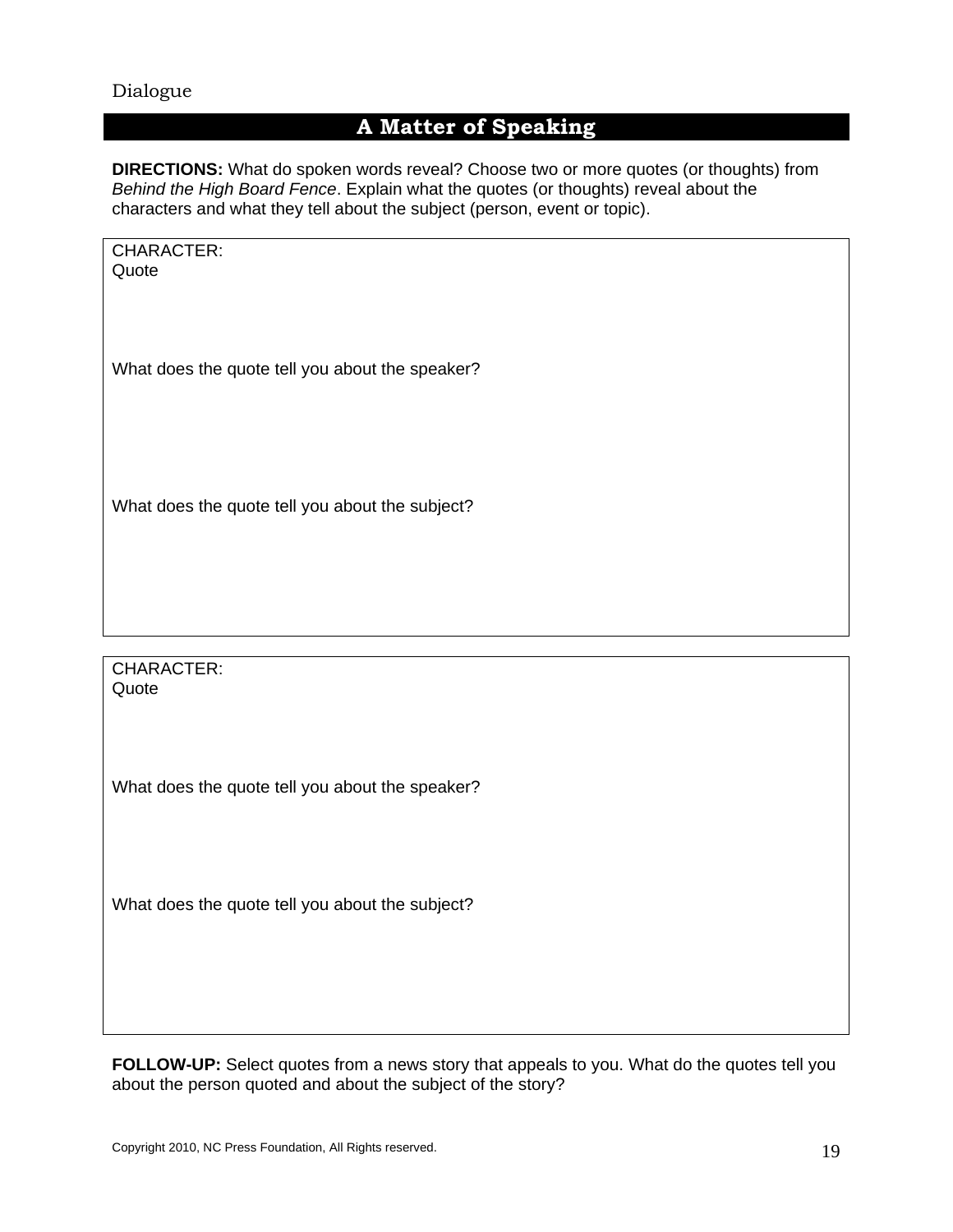### **Words and Expressions**

**DIRECTIONS:** Identify interesting and/or unfamiliar words or expressions in *Behind the High Board Fence.* Complete the chart.



**FOLLOW-UP:** Select and use words and expressions found in your newspaper to complete the chart.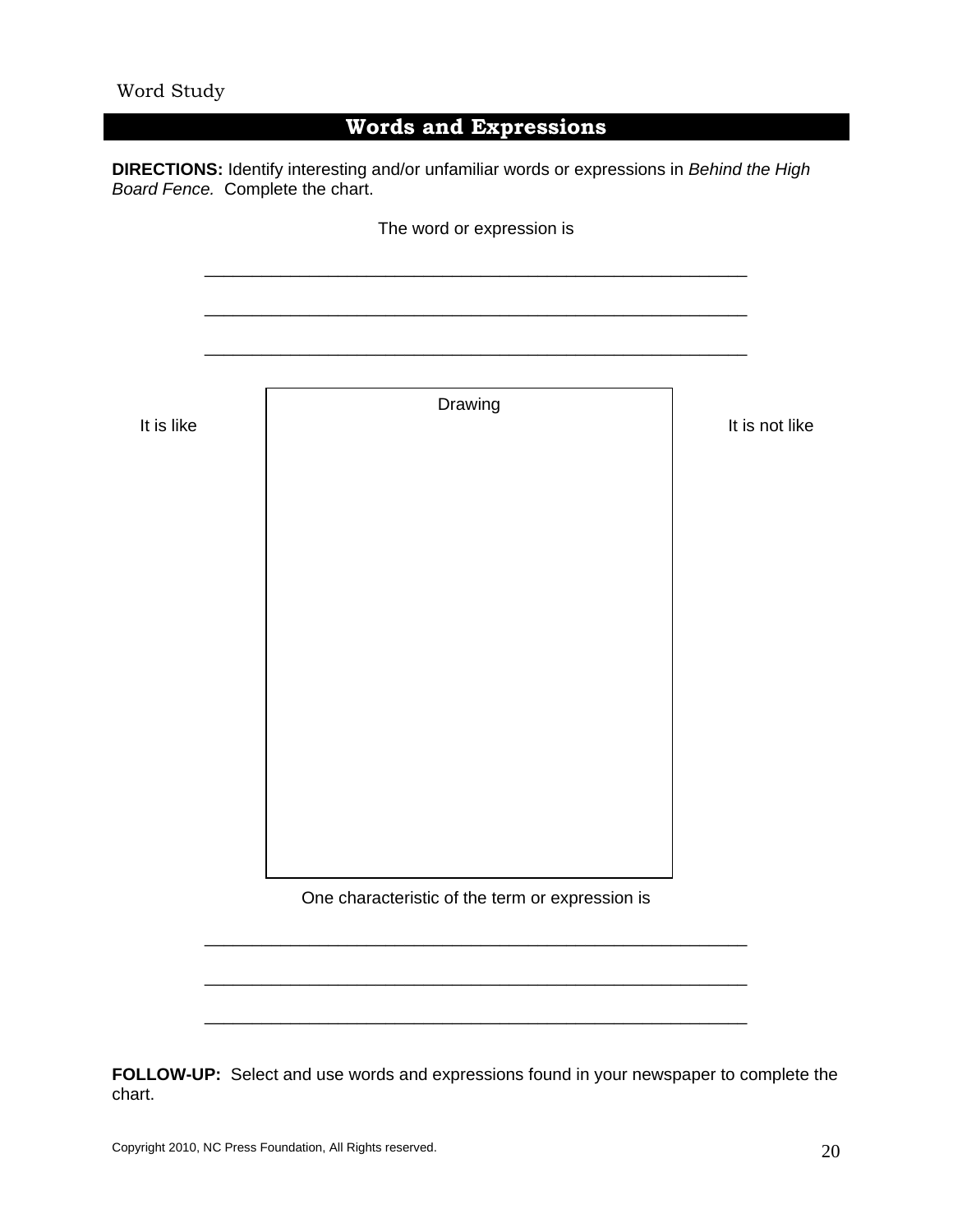### **The Sharps' Home**

**DIRECTIONS:** Much of Helen's story takes place at her home, inside the high-board fence. Helen's loves her home and family. What do you learn about the home? On the drawing of the house, write what you learn about the house from the story. Look for description provided by the author and below, record what's inside the house on the inside of the house and what surrounds the house on the outside.



Do the author's descriptions show you how she feels about her home? Explain.

**FOLLOW-UP:** Find descriptions of a place in the news and explain what they tell you about how people who live or work there feel about it.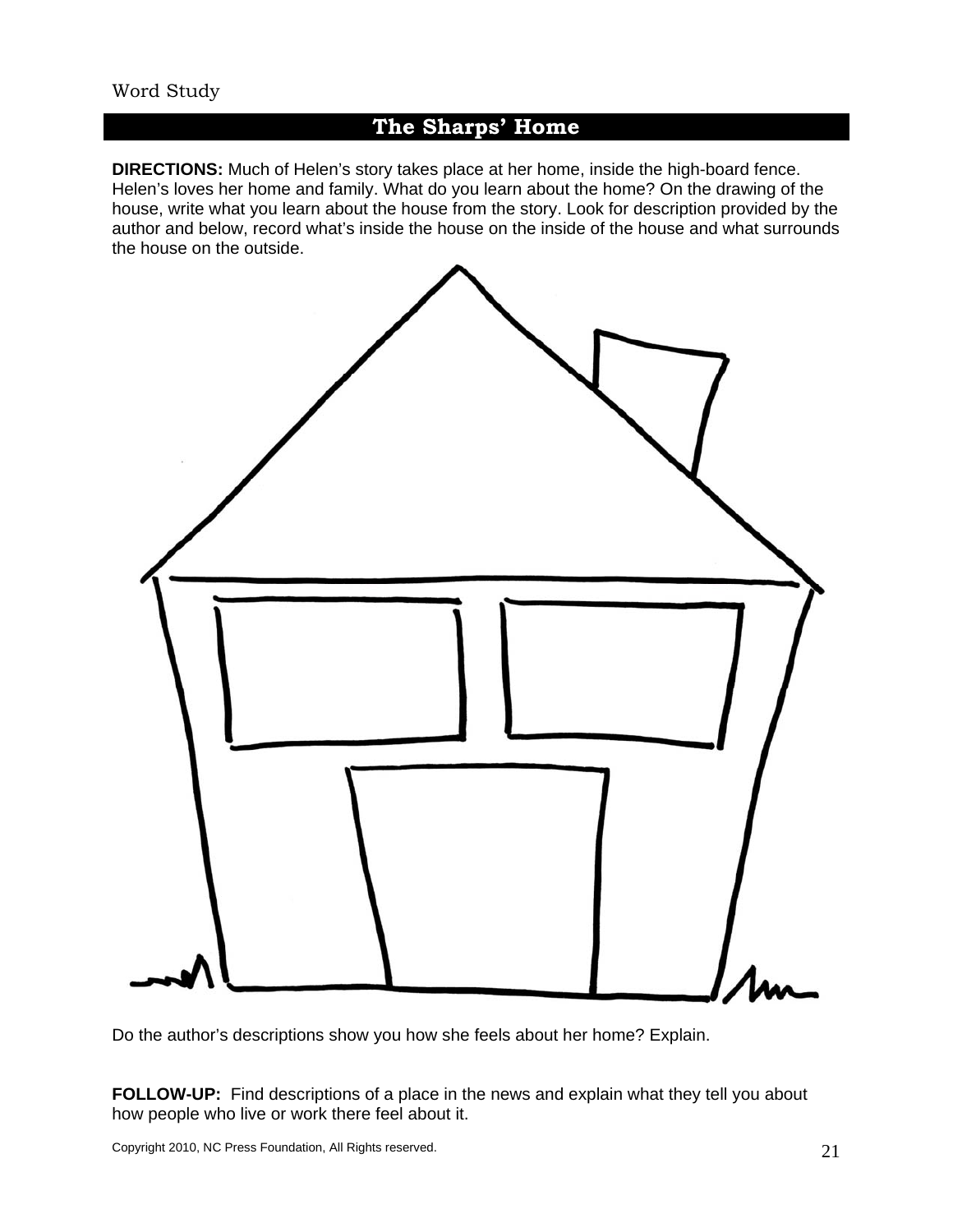#### Word Study

### **Tarantula!!!**

**DIRECTIONS:** Papa gives Helen a tarantula in Chapter 11. On the four legs on the left side of the drawing below, describe the tarantula. Choose words from the text and conduct research to find other words. On the four right legs of the drawing, describe reactions to the tarantula. How did Miss May respond? How might others respond? How would you respond to the tarantula?

#### **Describe the tarantula Describe responses to the tarantula**



**FOLLOW-UP:** Look for references to other pets in the newspaper. Describe the pets and the different ways people respond to them.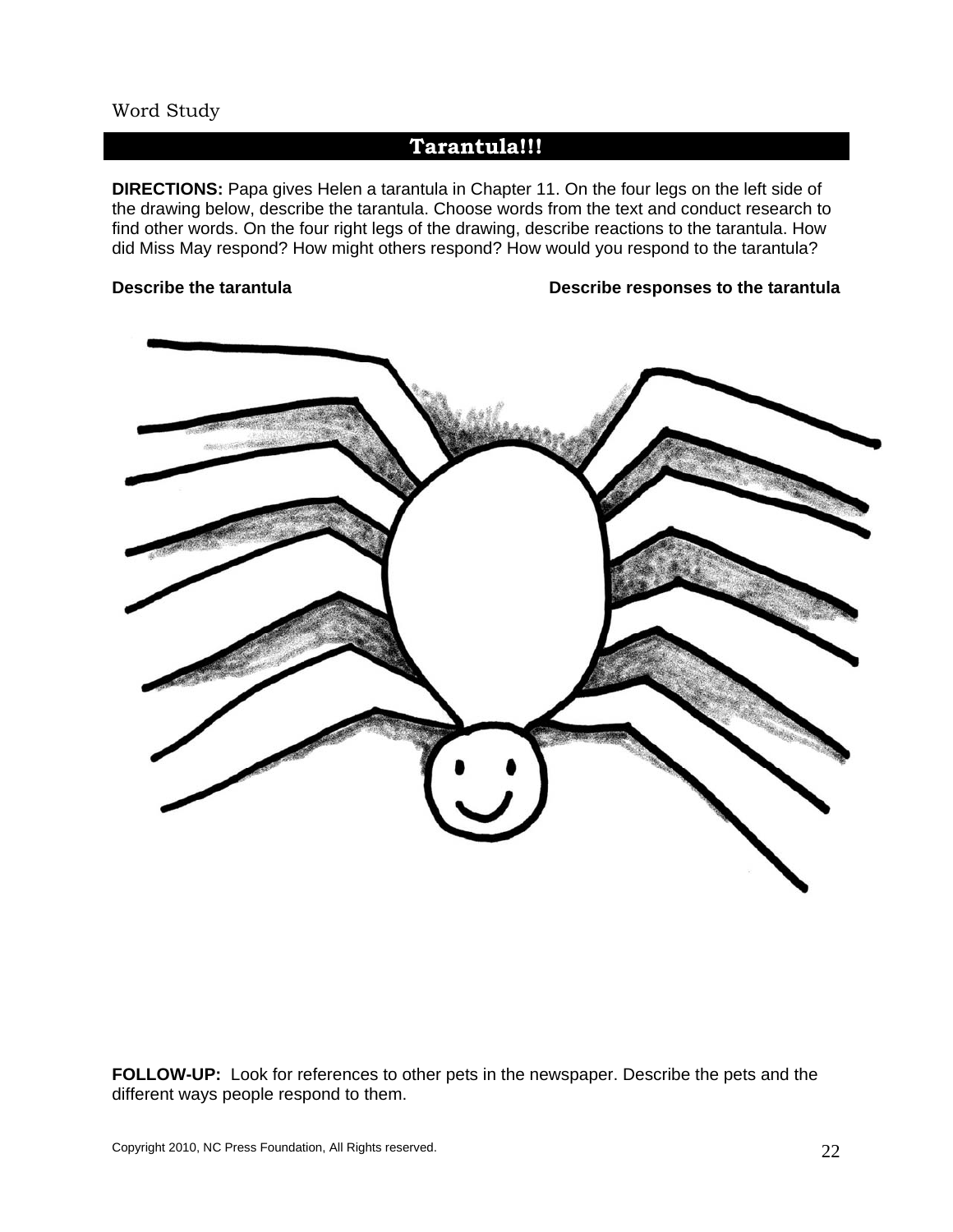### **What's Cookin'?**

**DIRECTIONS:** Keep track of the foods prepared in *Beyond the High Board Fence.* Record the chapters.

| <b>Chapters</b> | <b>Foods</b> | <b>Chapters</b> |
|-----------------|--------------|-----------------|
|                 |              |                 |
|                 |              |                 |
|                 |              |                 |
|                 |              |                 |
|                 |              |                 |
|                 |              |                 |
|                 |              |                 |
|                 |              |                 |
|                 |              |                 |
|                 |              |                 |
|                 |              |                 |
|                 |              |                 |
|                 |              |                 |
|                 |              |                 |
|                 |              |                 |
|                 |              |                 |

Choose a favorite from your list above, record the ingredients and directions for making the dish, based on what you learn from the story.

#### **FAVORITE -**

**Ingredients:**

**Directions:**

**FOLLOW-UP:** Share a favorite dish, its ingredients and directions for making it with classmates. Select and prepare a favorite recipe from the Food section of your newspaper.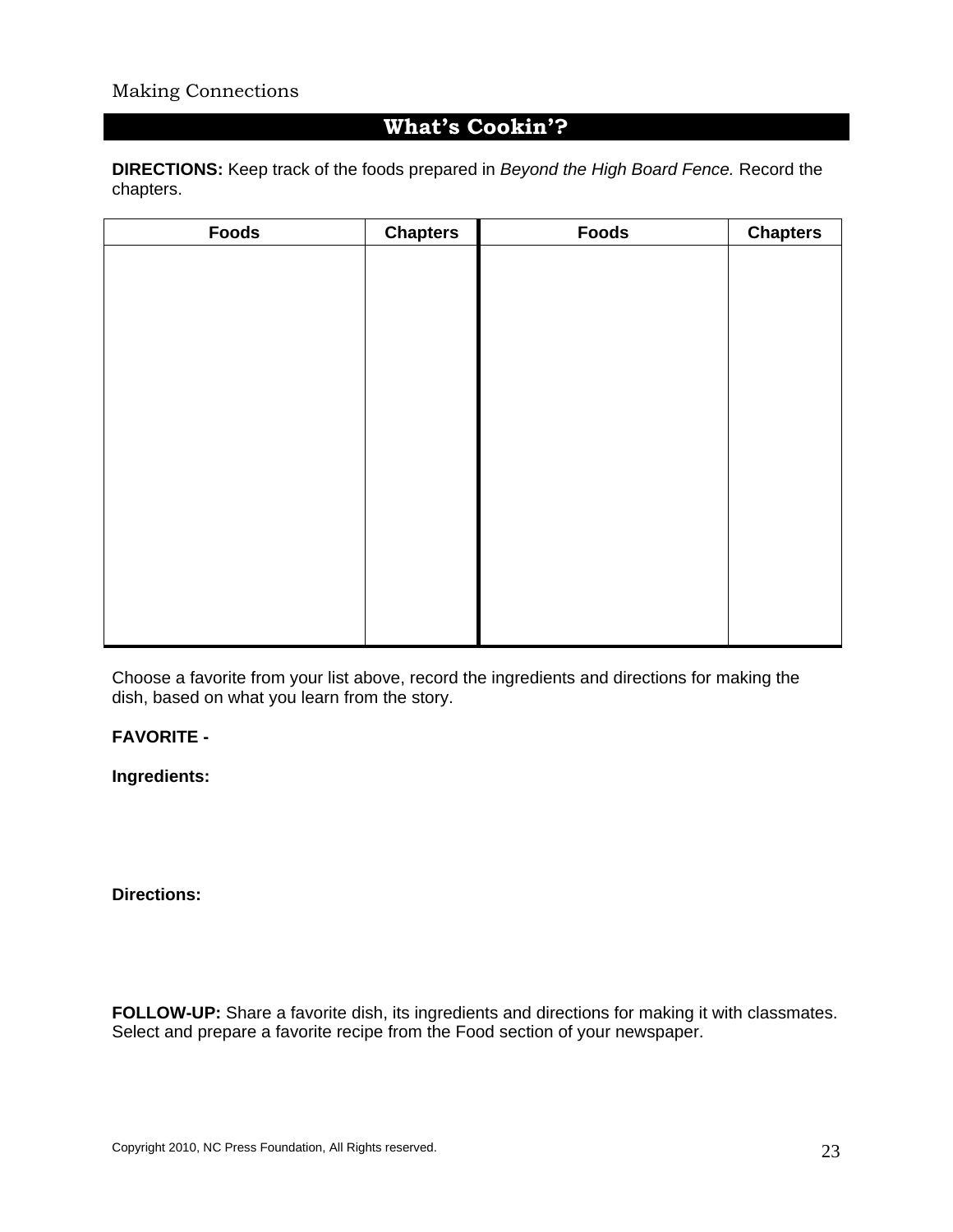### **Quilting the Past**

**DIRECTIONS:** Create a quilt that represents Winston and similar towns during this time period. Select objects, such as an icebox, or scenes, such as the tent used to treat Cal, that reflect the history of the time.

Add appropriate color to make the quilt more beautiful.



**FOLLOW-UP:** Quilt the present. Choose words and images from your newspaper to create a quilt that reflects where and when you live.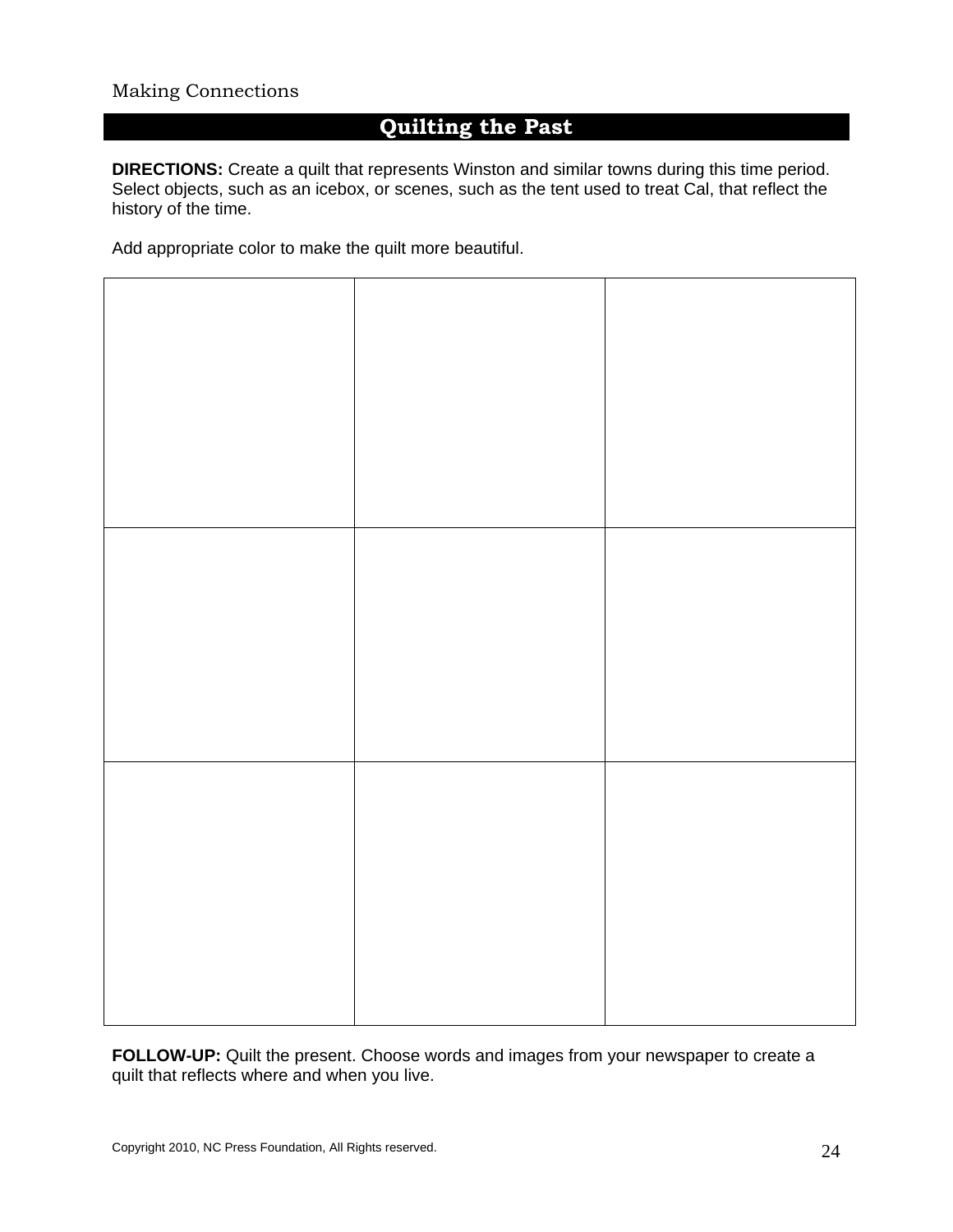### **Then and Now**

**DIRECTIONS:** The story opens with references to "long stockings" and "high-top shoes." As you read each chapter, write down all the objects mentioned in the story and explain their function.

| <b>Chapter</b> | <b>Then</b>                            | <b>Function</b> |
|----------------|----------------------------------------|-----------------|
|                | 1. long stockings<br>2. high-top shoes |                 |
|                |                                        |                 |
|                |                                        |                 |
|                |                                        |                 |
|                |                                        |                 |
|                |                                        |                 |
|                |                                        |                 |
|                |                                        |                 |
|                |                                        |                 |
|                |                                        |                 |
|                |                                        |                 |
|                |                                        |                 |
|                |                                        |                 |
|                |                                        |                 |
|                |                                        |                 |
|                |                                        |                 |
|                |                                        |                 |
|                |                                        |                 |
|                |                                        |                 |
|                |                                        |                 |
|                |                                        |                 |
|                |                                        |                 |
|                |                                        |                 |
|                |                                        |                 |
|                |                                        |                 |
|                |                                        |                 |
|                |                                        |                 |

**FOLLOW-UP:** Use your newspaper and other sources to find items that serve the same function today. Search books and other sources for photos and drawings to illustrate objects from the past. Create a "Then and Now" poster with photos, illustrations and drawings.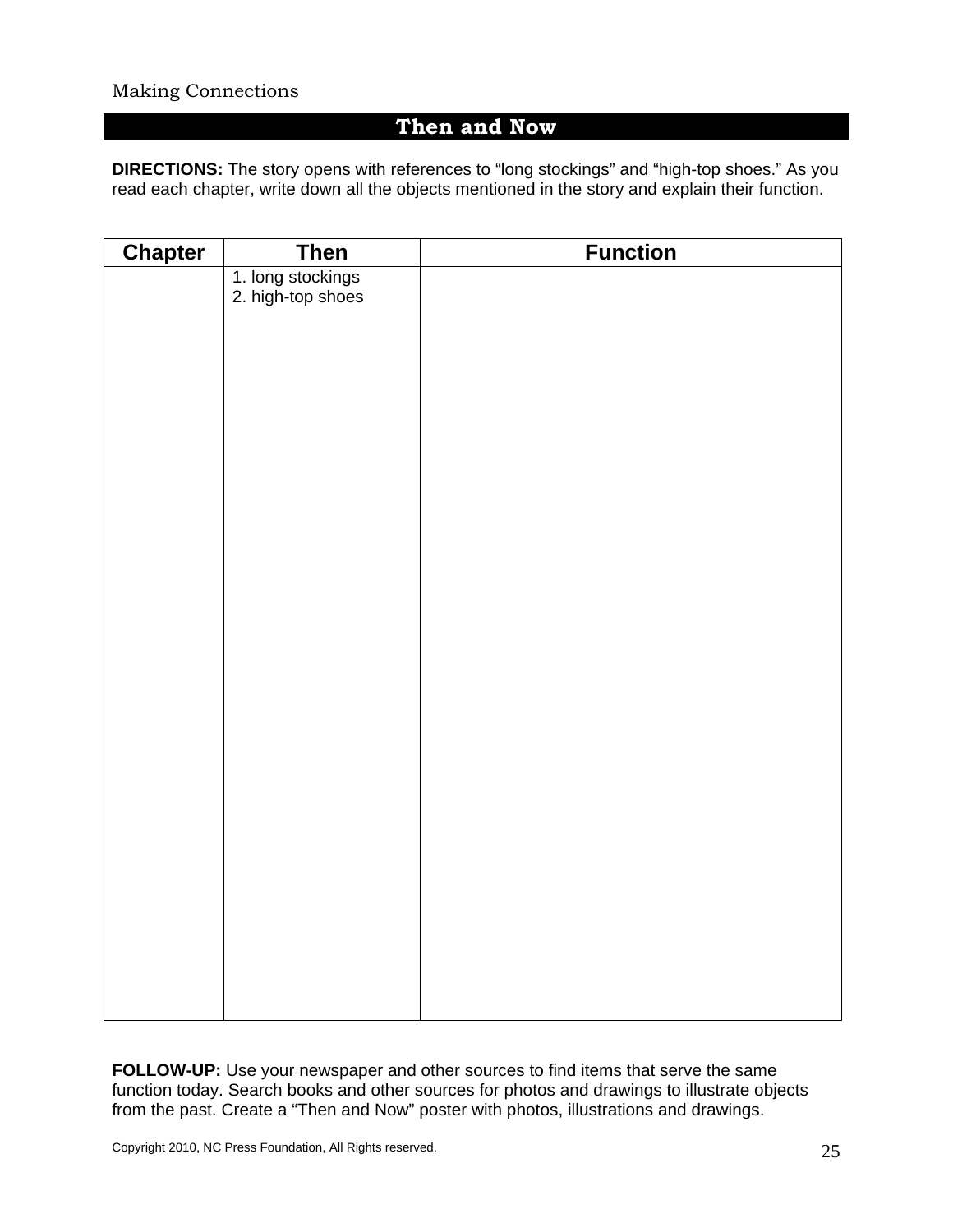### **Medical Breakthroughs**

**DIRECTIONS:** Explain what you knew about diphtheria before reading the story and what you learned about diphtheria from *Beyond the High Board Fence.* Search the Internet and other sources to identify other treatments for diphtheria and the impact each treatment had on the disease. Record what you learn in the last column.

| Know | <b>Learned</b> | <b>Want to Know</b> |
|------|----------------|---------------------|
|      |                |                     |
|      |                |                     |
|      |                |                     |
|      |                |                     |
|      |                |                     |
|      |                |                     |
|      |                |                     |
|      |                |                     |
|      |                |                     |
|      |                |                     |
|      |                |                     |
|      |                |                     |
|      |                |                     |
|      |                |                     |
|      |                |                     |
|      |                |                     |
|      |                |                     |
|      |                |                     |
|      |                |                     |
|      |                |                     |
|      |                |                     |
|      |                |                     |
|      |                |                     |
|      |                |                     |
|      |                |                     |
|      |                |                     |

**FOLLOW-UP:** Identify an illness or disease in the news. What is needed? Why? What are scientists trying? If they succeed, how will treatments change lives? If they fail, what will scientists try next?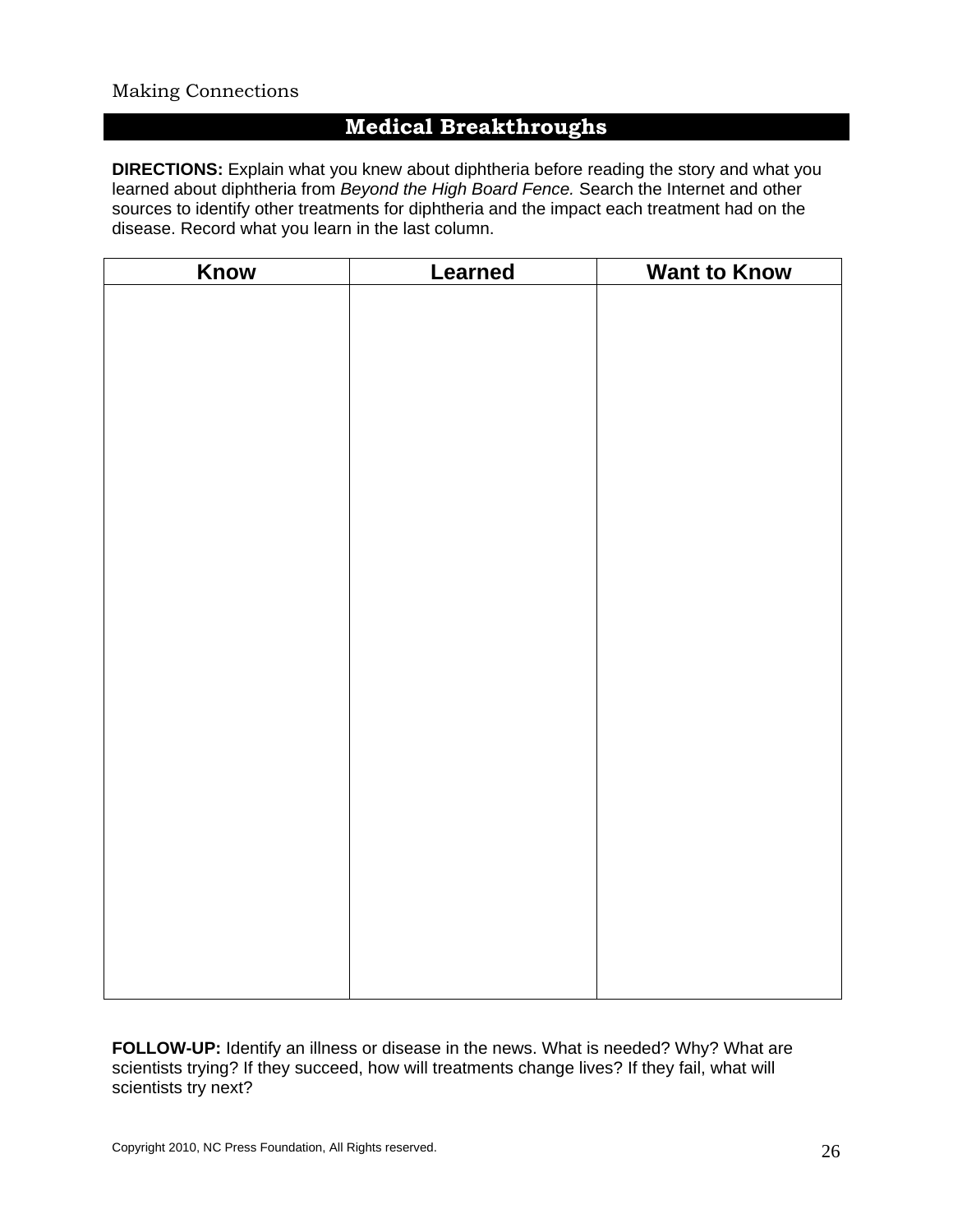### **The History in Historical Fiction**

**DIRECTIONS:** Before reading the story, discuss what you know about life a hundred years ago with one or more students or your entire class. Fill in the chart below with what you know. After each chapter, fill in information you learn about life in 1910-1911 After you read the story, complete the last frame, explaining what more you want to know.

| Know | Learned | <b>Want to Know</b> |
|------|---------|---------------------|
|      |         |                     |
|      |         |                     |
|      |         |                     |
|      |         |                     |
|      |         |                     |
|      |         |                     |
|      |         |                     |
|      |         |                     |
|      |         |                     |
|      |         |                     |
|      |         |                     |
|      |         |                     |
|      |         |                     |
|      |         |                     |
|      |         |                     |
|      |         |                     |
|      |         |                     |
|      |         |                     |
|      |         |                     |
|      |         |                     |
|      |         |                     |
|      |         |                     |
|      |         |                     |
|      |         |                     |
|      |         |                     |
|      |         |                     |

**FOLLOW-UP:** Where can you learn more about Winston and your town and county in 1910- 1911? Where can you verify the information the author provides about Winston and Salem?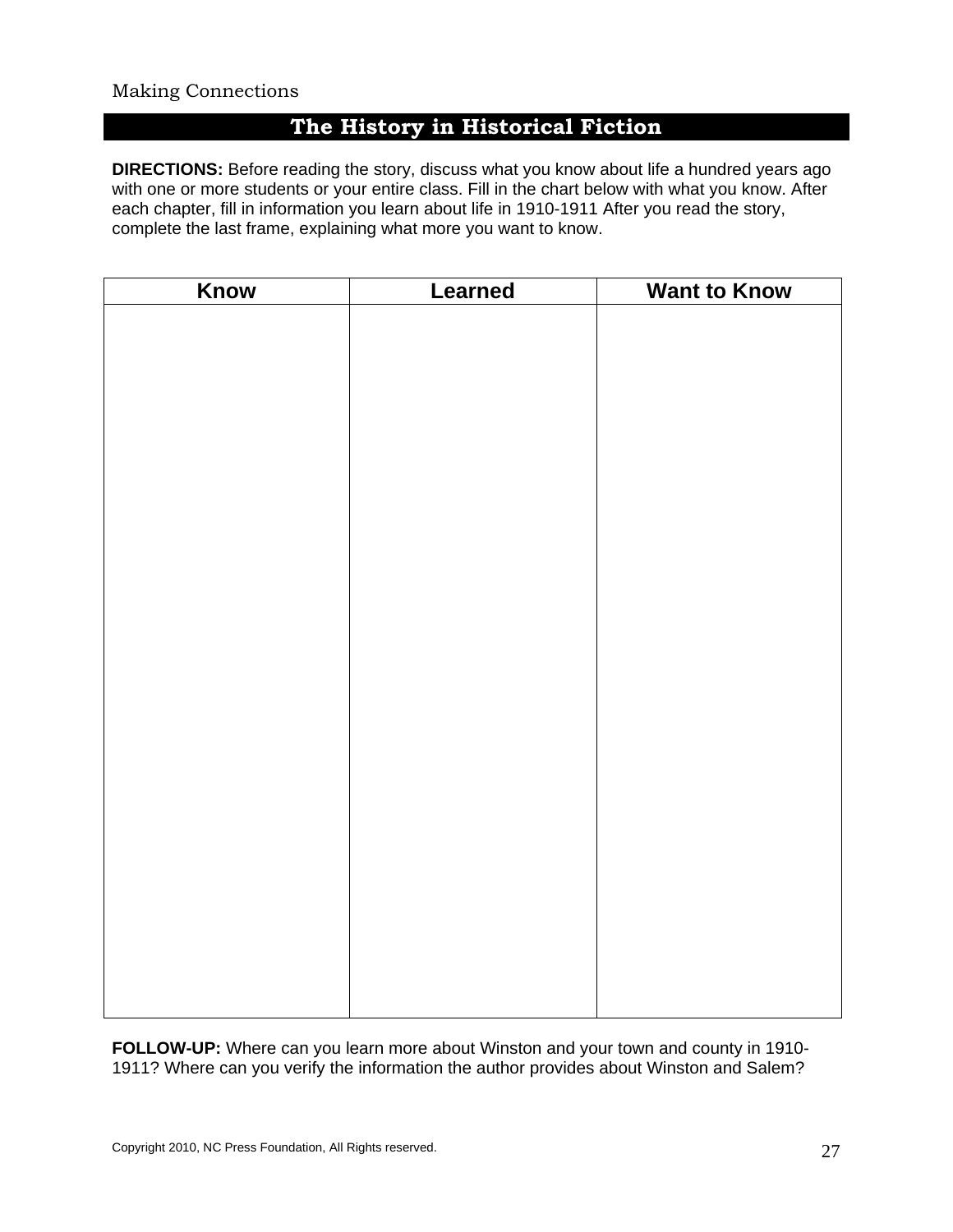### **Text to Self, Text and World**

**DIRECTIONS:** What connections can you make to Helen and her story? Use the questions below to guide but not limit your thinking.

#### **TEXT to SELF**

Do you know anyone who is like Helen? Do you know anyone who is "high-spirited" and "mischievous" like Cal? Have you visited Winston-Salem? Have you ever burned yourself by accident? If so, how? What did you learn from your own experience and from Helen's experience?

#### **TEXT to TEXT**

Have you read about anyone who reminded you of Helen, Cal or any of the other characters? Have you read texts that deal with relationships among brothers and sisters? Have you read recent news stories about illnesses that required quarantines or injuries that required amputations and artificial limbs?

Have you read news stories about changes in the ways people earn their living and the difficulties they face dealing with the changes? Have you read current stories about the effects that moving has on families?

#### **TEXT to WORLD**

Does Winston remind you of your home town? Do events told in the story remind you of current events in your community, state, nation or world?

**FOLLOW-UP:** Make connections between events in *Beyond the High Board Fence* and current events that affect your community, state, nation and world.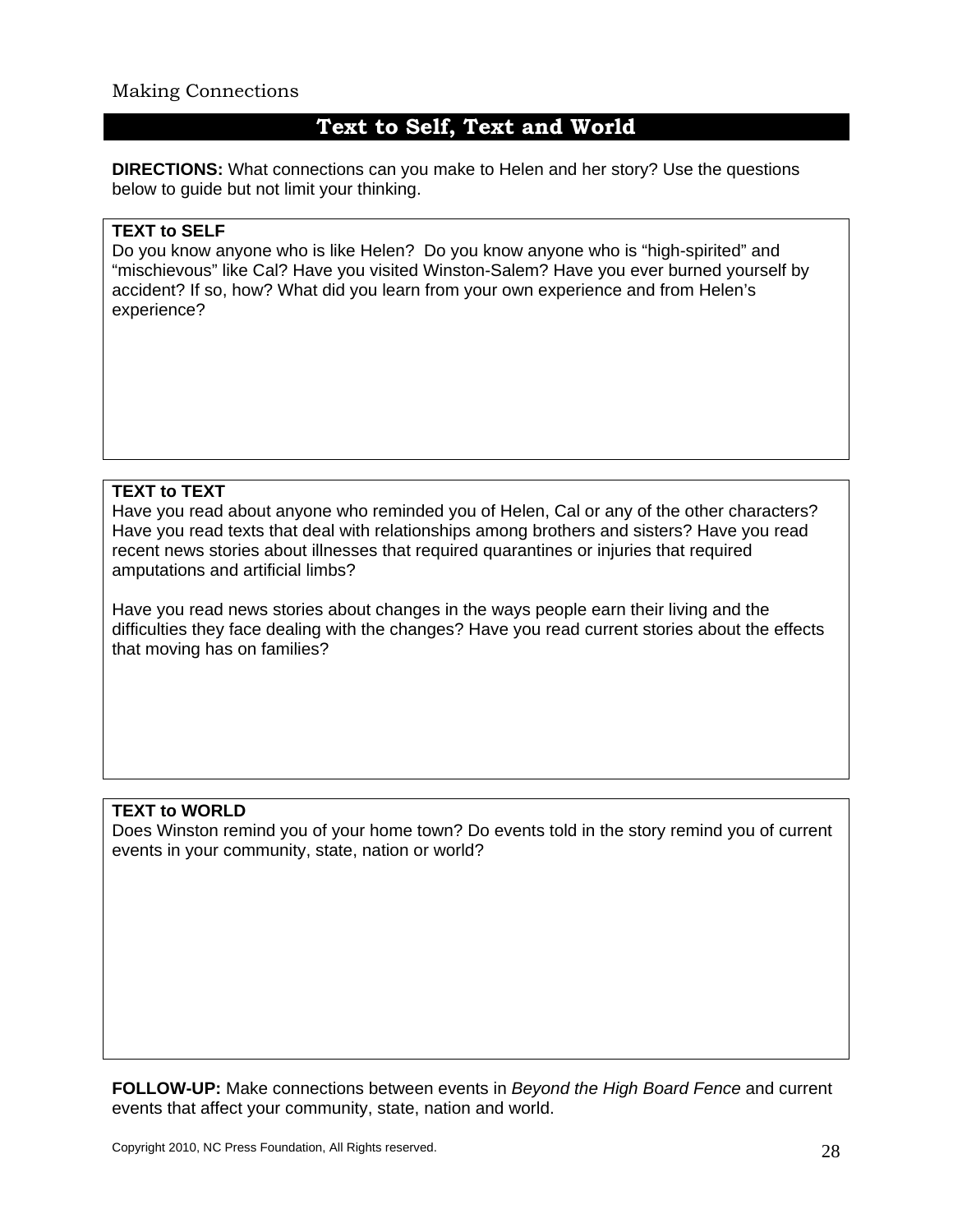### **Symbols**

**DIRECTIONS:** *Behind the High Board Fence* employs symbols. In the center of the triangle write the word SYMBOLS. In the next layer, write APPLE, RED SIGN, and HIGH BOARD FENCE, one on each side. On the outside triangle, explain how the symbols are used and what they represent in the story. Outside the triangle, explain what a fence, tree and red sign symbolize to you.



**FOLLOW-UP:** In your newspaper, identify symbols used in ads, stories and other features.